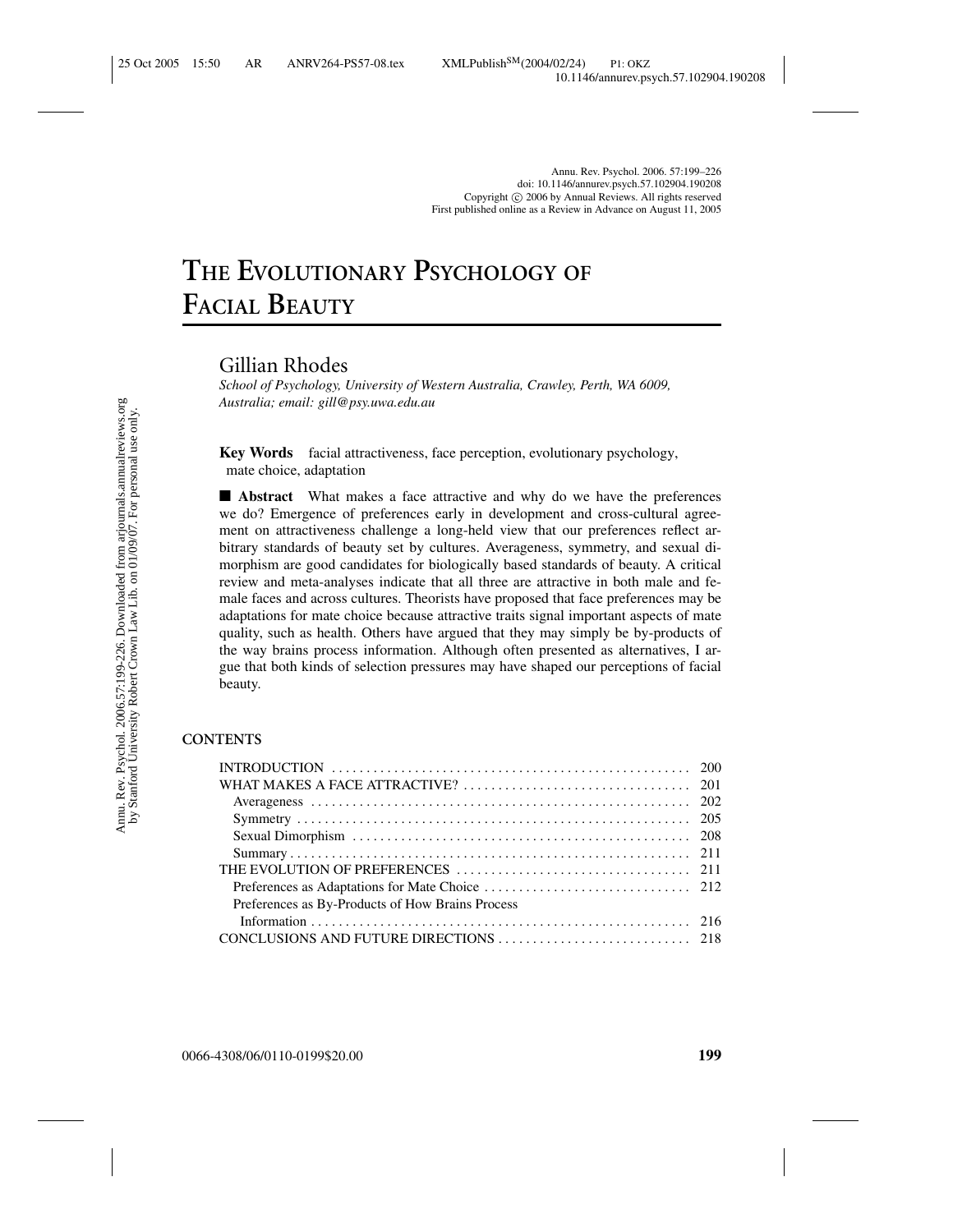# **INTRODUCTION**

... [O]ur inner faculties are *adapted* in advance to the features of the world in which we dwell .... [O]ur various ways of feeling and thinking have grown to be what they are because of their utility in shaping our *reactions* on the outer world.

(James 1892/1984, p. 11)

There are few more pleasurable sights than a beautiful face. Attractive faces activate reward centers in the brain (Aharon et al. 2001, O'Doherty et al. 2003), they motivate sexual behavior and the development of same-sex alliances (Berscheid & Reis 1998, Berscheid & Walster 1974, Feingold 1990, Rhodes et al. 2005c, Thornhill & Gangestad 1999), and they elicit positive personality attributions (the "what is beautiful is good" stereotype—Dion et al. 1972, Eagly et al. 1991, Langlois et al. 2000) and positive treatment in a variety of settings (Hosoda et al. 2003, Langlois et al. 2000). It is not surprising, therefore, that philosophers, scientists, and ordinary people have long puzzled over what makes a face attractive and why we have the preferences we do (Etcoff 1999).

A long-held view in the social sciences is that standards of beauty are arbitrary cultural conventions (Berry 2000, Etcoff 1999). Even Darwin favored this view after observing large cultural differences in beautification practices (Darwin 1998/1874). However, two observations suggest that some preferences may be part of our biological, rather than our cultural, heritage. First, people in different cultures generally agree on which faces are attractive (Cunningham et al. 1995; Langlois et al. 2000; Perrett et al. 1994, 1998; Rhodes et al. 2001b, 2002; but see Jones & Hill 1993 for weaker agreement). Second, preferences emerge early in development, before cultural standards of beauty are likely to be assimilated (Geldart et al. 1999; Langlois et al. 1987, 1991; Rubenstein et al. 1999, 2002; Samuels et al. 1994; Samuels & Ewy 1985; Slater et al. 1998, 2000).

Because preferences affect mate choice (e.g., Rhodes et al. 2005c), they may have evolved through sexual selection, whereby traits (including preferences) enhance reproductive success. Three candidates have been proposed for sexually selected preferences. The first is a preference for averageness, i.e., proximity to a spatially average face for a population. The second is a preference for bilateral symmetry. The third is a preference for sexual dimorphism, i.e., for feminine traits in female faces and masculine traits in male faces.

These traits have been proposed to signal mate quality so that preferences for them may be adaptations for finding good mates (Gangestad & Thornhill 1997; Penton-Voak & Perrett 2000a; Rhodes & Zebrowitz 2002; Thornhill & Gangestad 1993, 1999; Symons 1979). However, it is also possible that these preferences are by-products of the way brains process information, with no link between preferred traits and mate quality (e.g., Enquist & Arak 1994, Jansson et al. 2002, Johnstone 1994).

The first aim of this review is to assess the appeal of the three candidates for biologically based preferences: for averageness, symmetry, and sexual dimorphism.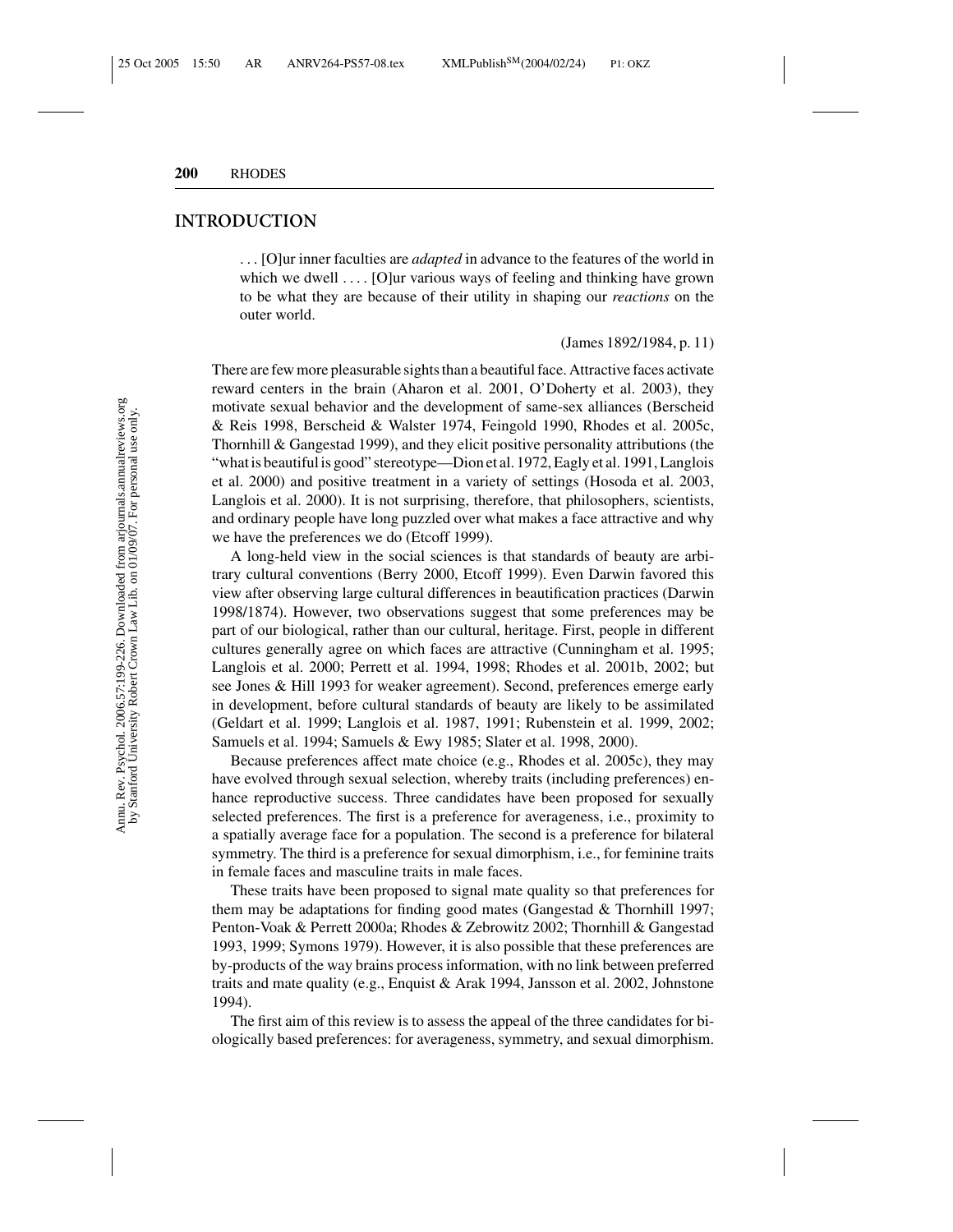The second aim is to understand what evolutionary mechanisms may have shaped these preferences and to try to resolve the debate about whether or not attractive traits signal mate quality.

## **WHAT MAKES A FACE ATTRACTIVE?**

In his excellent book on beauty, Armstrong (2004) argues that beauty cannot be explained by a single principle, such as Hogarth's serpentine line, mathematically harmonious proportions, or a match of form to function. Similarly, there is no gold standard for facial beauty. Components of attractiveness may include averageness, symmetry, sexual dimorphism, a pleasant expression, good grooming, youthfulness (Berry 2000, Cunningham 1986, Etcoff 1999, Rhodes & Zebrowitz 2002, Thornhill & Gangestad 1999), and, for known faces, can reflect nonphysical characteristics, such as how much one likes the person (Kniffin & Wilson 2004).

There may also be different kinds of attractiveness (e.g., sexual attractiveness, attractiveness as a potential ally, cuteness) with different affective and motivational consequences (e.g., sexual arousal, competitiveness, caregiving). However, most studies have simply asked people to judge "attractiveness," which assumes some common aesthetic/affective judgment for faces of both sexes. These judgments appear to reflect sexual attractiveness for opposite-sex faces, with responses correlating almost perfectly with ratings of desirability to date (0.97) or marry (0.93) (Cunningham et al. 1990). They may also elicit judgments of sexual attractiveness (to the opposite sex) for same-sex faces, because men and women generally agree on attractiveness (Langlois et al. 2000). This agreement could reflect the assessment of sexual attractiveness in same-sex faces, to assess their danger as potential rivals for mates, or it could reflect some more generic aesthetic or affective response that is made to all faces. Agreement about which faces are attractive not only occurs between men and women, but also between people from different cultures (e.g., Langlois et al. 2000). Therefore, contrary to the popular maxim that beauty is in the eye of the beholder, preferences are not highly idiosyncratic and we can sensibly ask, what makes a face attractive?

Here I focus on averageness, symmetry, and sexual dimorphism, the three candidates for biologically based preferences. There is now a critical mass of studies, making a meta-analytic, as well as conceptual, review useful. Meta-analyses combine data across studies, giving estimates of the strength of the association (effect size) between attractiveness and given traits. They will also allow us to examine whether preferences generalize across sex and race of faces, and to assess formally the effects of potentially important methodological variables.

Separate meta-analyses were conducted for averageness, symmetry, and sexual dimorphism. The results are summarized in Table 1 (for details, see the Supplemental Material link for Electronic Appendices 1–3 in the online version of this chapter at http://www.annualreviews.org/). Effect size *R*'s are reported, but analyses used *Zr*'s. An initial sexual dimorphism meta-analysis showed a large effect of face sex,  $F(1,38) = 26.16$ ,  $p < 0.0001$  (0.64  $\pm$  0.39,  $N = 18$ , female faces;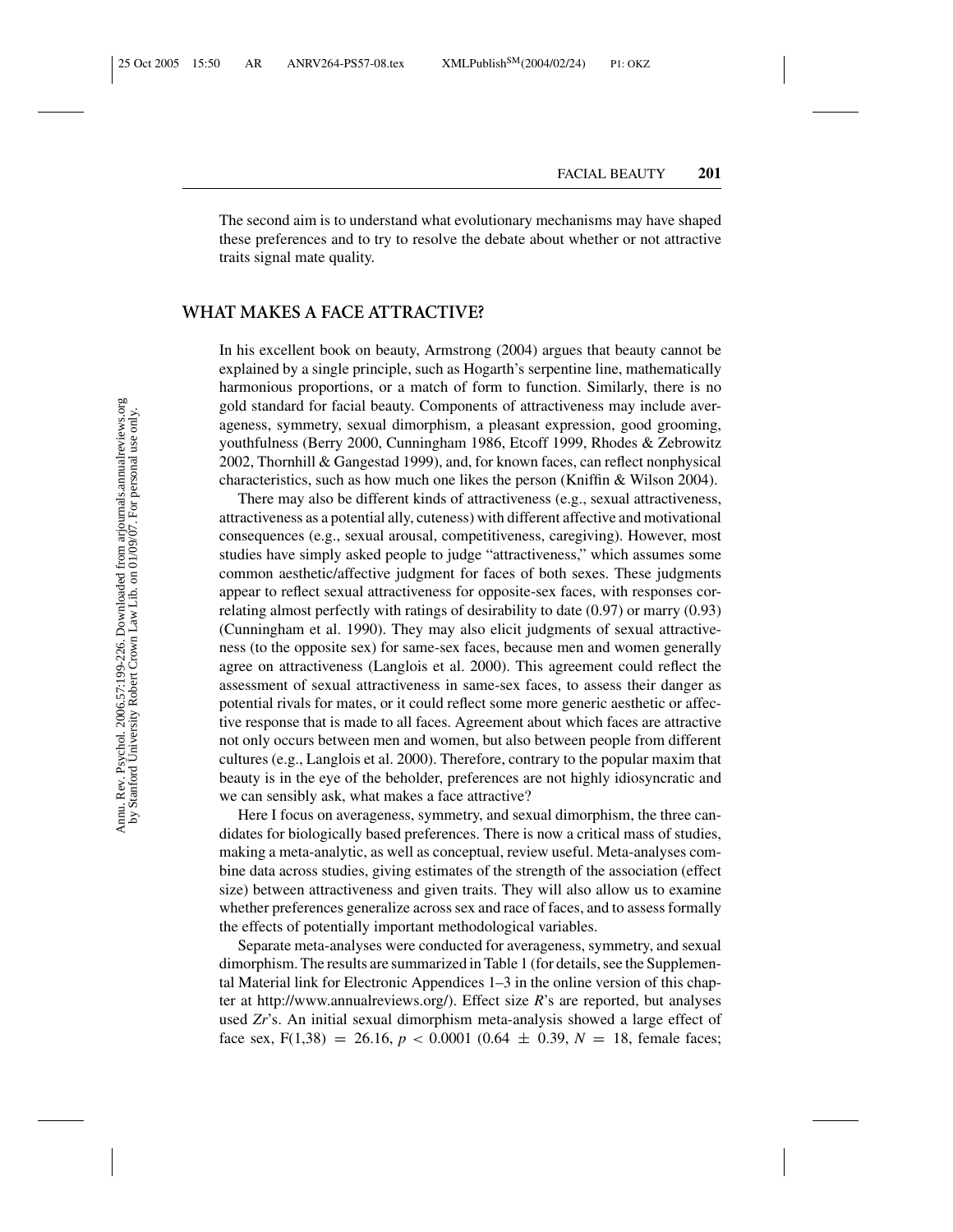|                                       | <b>Attractiveness</b><br>and<br>averageness | <b>Attractiveness</b><br>and<br>symmetry | <b>Attractiveness</b><br>and<br>femininity | <b>Attractiveness</b><br>and<br>masculinity |
|---------------------------------------|---------------------------------------------|------------------------------------------|--------------------------------------------|---------------------------------------------|
| All faces                             |                                             |                                          |                                            |                                             |
| Mean effect<br>size (ES)              | 0.52                                        | 0.25                                     | 0.64                                       | $-0.12$                                     |
| Standard<br>deviation                 | 0.41                                        | 0.34                                     | 0.39                                       | 0.55                                        |
| 95%<br>Confidence<br>interval         | $0.42 - 0.61$                               | $0.16 - 0.33$                            | $0.51 - 0.74$                              | $-0.35 - 0.14$                              |
| Number of<br>studies                  | 20                                          | 23                                       | 10                                         | 15                                          |
| Number of face<br>samples             | 45                                          | 63                                       | 18                                         | 22                                          |
| Mean weighted<br>ES (by $N$<br>faces) | 0.54                                        | 0.23                                     | 0.61                                       | 0.16                                        |
| Normal faces only                     |                                             |                                          |                                            |                                             |
| Mean ES                               | 0.40                                        | 0.23                                     | 0.64                                       | 0.35                                        |
| Standard<br>deviation                 | 0.33                                        | 0.23                                     | 0.45                                       | 0.20                                        |
| 95%<br>Confidence<br>interval         | $0.29 - 0.51$                               | $0.17 - 0.30$                            | $0.41 - 79$                                | $0.23 - 0.45$                               |
| Number of<br>distinct face<br>samples | 27                                          | 42                                       | 9                                          | 10                                          |
| Mean weighted<br>ES (by $N$<br>faces) | 0.40                                        | 0.24                                     | 0.58                                       | 0.27                                        |

**TABLE 1** Summary of effect size (R) statistics for the attractiveness of averageness, symmetry, and sexual dimorphism. All calculations were conducted on *Zr*'s

 $-0.12 \pm 0.55$ ,  $N = 22$ , male faces), so separate meta-analyses were conducted for female and male faces (see Supplemental Material link for Electronic Appendix 3 in the online version of this chapter at http://www.annualreviews.org/). Effects sizes are interpreted following Cohen (1977), with 0.10, 0.30, and 0.50 considered small, medium, and large, respectively.

### **Averageness**

An average face has mathematically average trait values for a population (Figure 1). Faces that are high in averageness are low in distinctiveness. Averageness would be a good candidate for a biologically based preference, if it signals mate quality.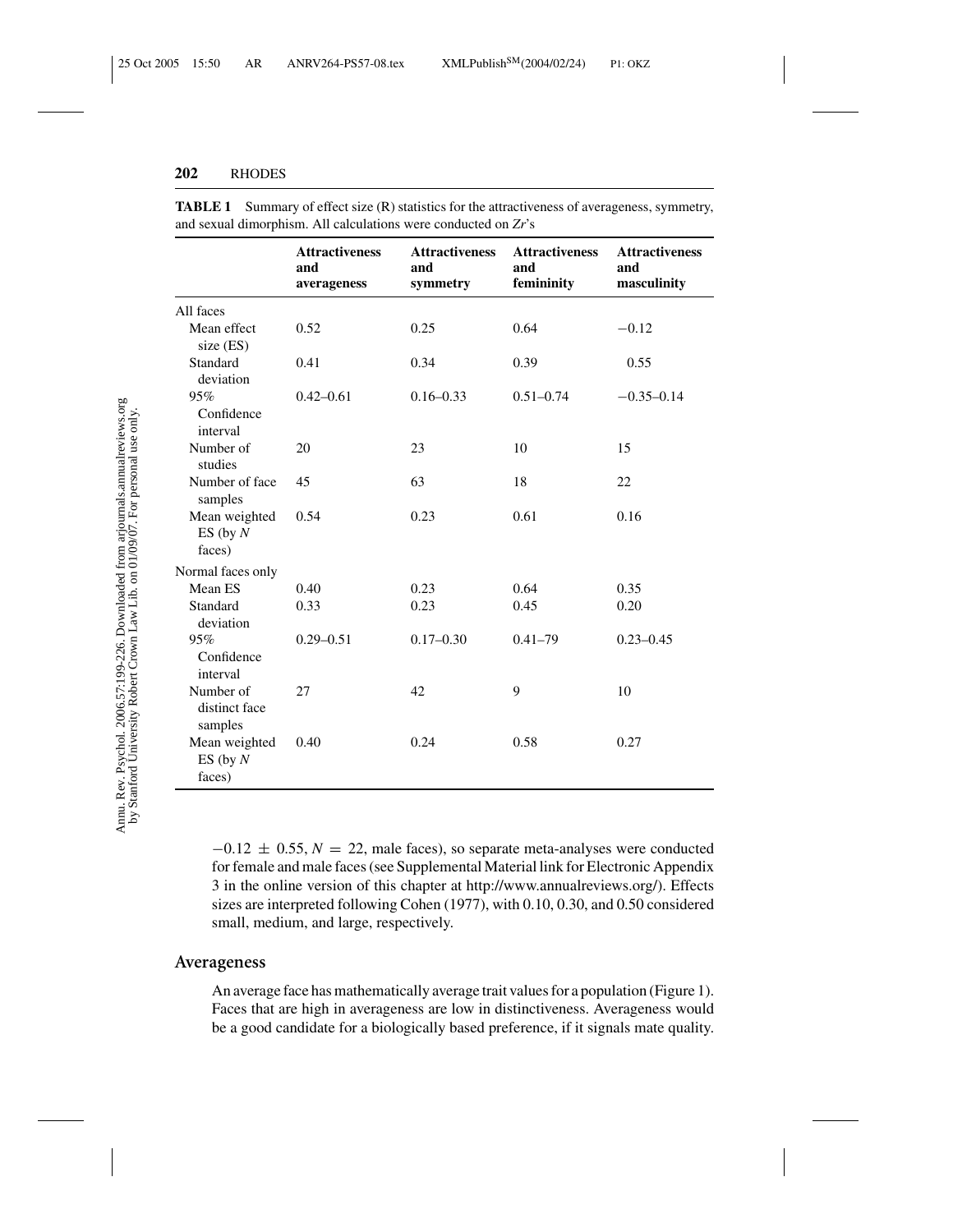

**Figure 1** Landmark points used to create averaged composites. Lines have been added to illustrate how points capture the layout of internal features and the face outline, but only the points are actually used. Averaged composites of Caucasian and Chinese female (*top*) and male (*bottom*) faces. Each composite is created from 24 faces.

Several theorists have proposed that average traits reflect developmental stability, i.e., the ability to withstand stress during development (e.g., Møller & Swaddle 1997, Thornhill & Møller 1997) and heterozygosity, which may increase disease resistance (Gangestad & Buss 1993, Thornhill & Gangestad 1993). Average traits may also be functionally optimal (e.g., average nose optimal for breathing), which should improve condition (Koeslag 1990, Symons 1979). Therefore, averageness could signal aspects of mate quality, such as good condition and/or heritable resistance to disease. The proposed link between averageness and mate quality is examined below. Here I consider whether average faces are indeed attractive.

In an influential paper, Langlois and her colleagues (1990) demonstrated the appeal of computer-generated averaged composites of faces. These were generally more attractive than the component faces, and as faces were added (up to about 16), the composites became more attractive.

These counterintuitive results were met with skepticism. Surely beauty is extraordinary and cannot be explained by averageness, which is ordinary. Critics suggested that perhaps the composites were not really average (Alley & Cunningham 1991, Benson & Perrett 1992, Pittenger 1991), and they were right. The composites had nonaverage features (large eyes and lips) because feature outlines were not aligned prior to blending, and they had smooth complexions and a soft-focus look, which are attractive but not average (Benson & Perrett 1992, Little & Hancock 2002). However, composites remained attractive when features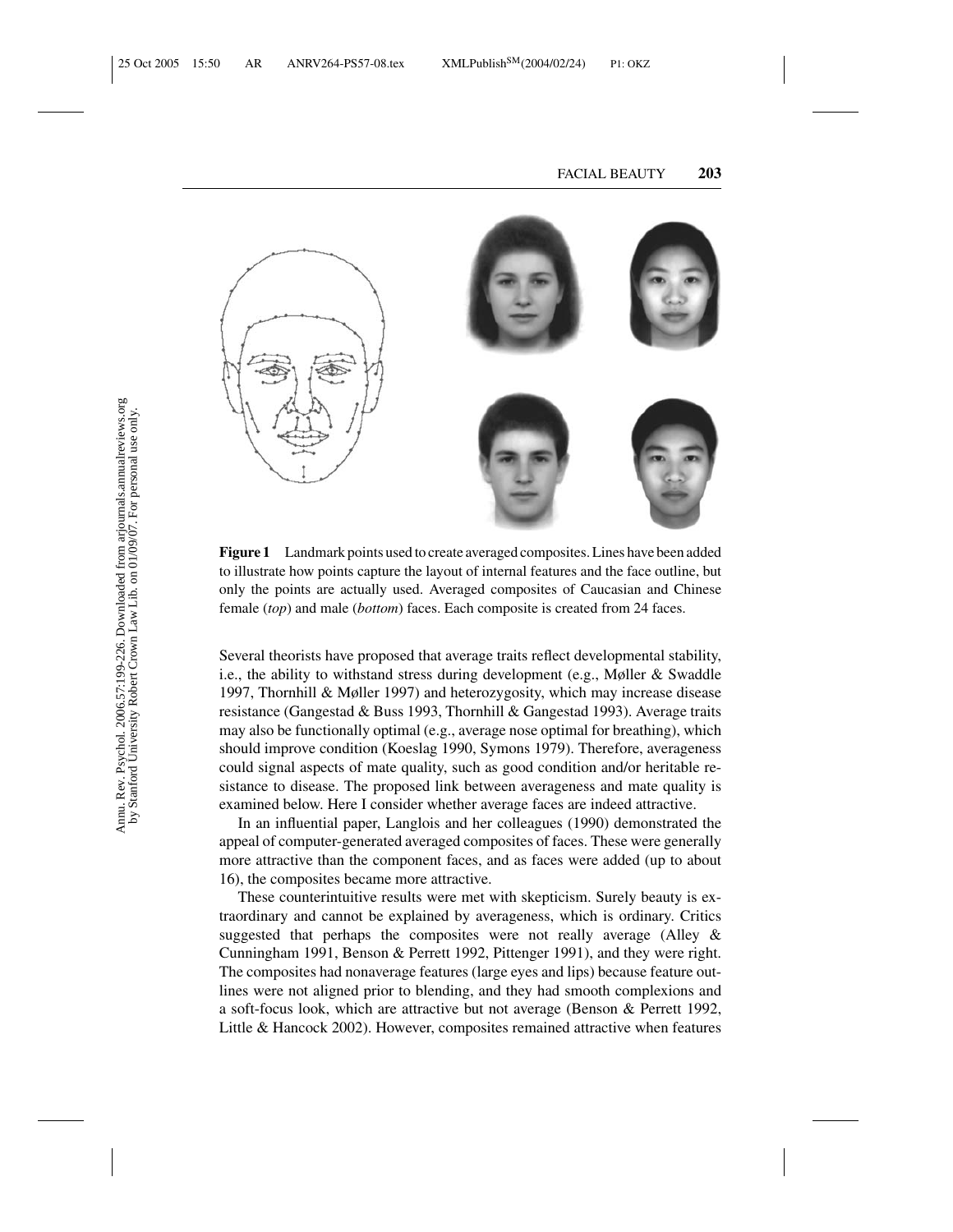were aligned (O'Toole et al. 1999, Rhodes et al. 1999b, Rhodes & Tremewan 1996) and when same (or no) complexion appeared on all the images (Little & Hancock 2002, O'Toole et al. 1999, Rhodes et al. 1999b, Rhodes & Tremewan 1996). Therefore, the appeal of average composites is not due to enlarged features or smooth complexions.

Critics also suggested that reduction of (randomly distributed) facial asymmetries by averaging might explain the appeal of composites (Alley & Cunningham 1991). However, averageness remains attractive when the effects of symmetry are statistically controlled (Rhodes et al. 1999b) and when profiles are used, so that symmetry is unaffected (Valentine et al. 2004). Nor is the appeal of averaged composites due to their youthful appearance or pleasant expressions. These are attractive traits (Cunningham et al. 1995, Zebrowitz et al. 1993), but average faces remain attractive when these effects are statistically controlled (O'Toole et al. 1999, Rhodes et al. 1999b). Finally, the appeal of average faces is unlikely to be an artifact of combining idiosyncratic preferences across participants, because inter-rater agreement on attractiveness is high (Langlois et al. 2000). Therefore, although composites can have some nonaverage features, these do not fully explain their appeal.

Converging evidence for the appeal of average faces comes from studies using normal, unmanipulated faces. Typical faces, which are closer to the population average, are consistently rated as more attractive than distinctive faces (e.g., Light et al. 1981; Morris & Wickham 2001; O'Toole et al. 1994; Rhodes & Tremewan 1996; Rhodes et al. 1999b, 2005c; Vokey & Read 1992). Furthermore, the attractiveness of individual faces can be increased (or reduced) by moving their configurations toward (or away from) an average configuration for that sex (O'Toole et al. 1999, Rhodes et al. 1999b, Rhodes & Tremewan 1996).

The meta-analysis showed a large effect of averageness on attractiveness  $(0.52 \pm 0.41, M \pm SD; 95\% CI = 0.42{\text -}0.61, N = 45)$  (Table 1). The effect size was larger for manipulated images ( $0.67 \pm 0.43$ ,  $N = 18$ ) than for real faces  $(0.40 \pm 0.33, N = 27)$ ,  $t(43) = 3.20, p < 0.003$ , consistent with the idea that some (nonaverage) features of composites may contribute to their appeal. However, the appeal of averageness was still moderate (0.40) for real faces. Examination of the funnel plot (see Supplemental Material link for Electronic Appendix 1 in the online version of this chapter at http://www.annualreviews.org/) suggested little publication bias. Funnel plots show effect size as a function of sample size. Variability is expected to decrease with increasing sample size, and effect sizes should be distributed symmetrically around the large sample mean. An asymmetric distribution indicates likely publication bias.

Although most studies use ratings of averageness, a few have attempted to measure it. Effect sizes were smaller for measurements  $(0.09 \pm 0.36, N = 5)$  than for ratings  $(0.47 \pm 0.28, N = 22)$ ,  $t(25) = 2.76, p < 0.02$ . Current measurement methods are poor, capturing only a limited part of a face's structure and nothing of its fattiness or skin quality (see Rhodes et al. 2005c for discussion), and ratings may be the more valid measure. They covary with physical manipulations of averageness (e.g., Rhodes & Tremewan 1996) and draw on a perceptual system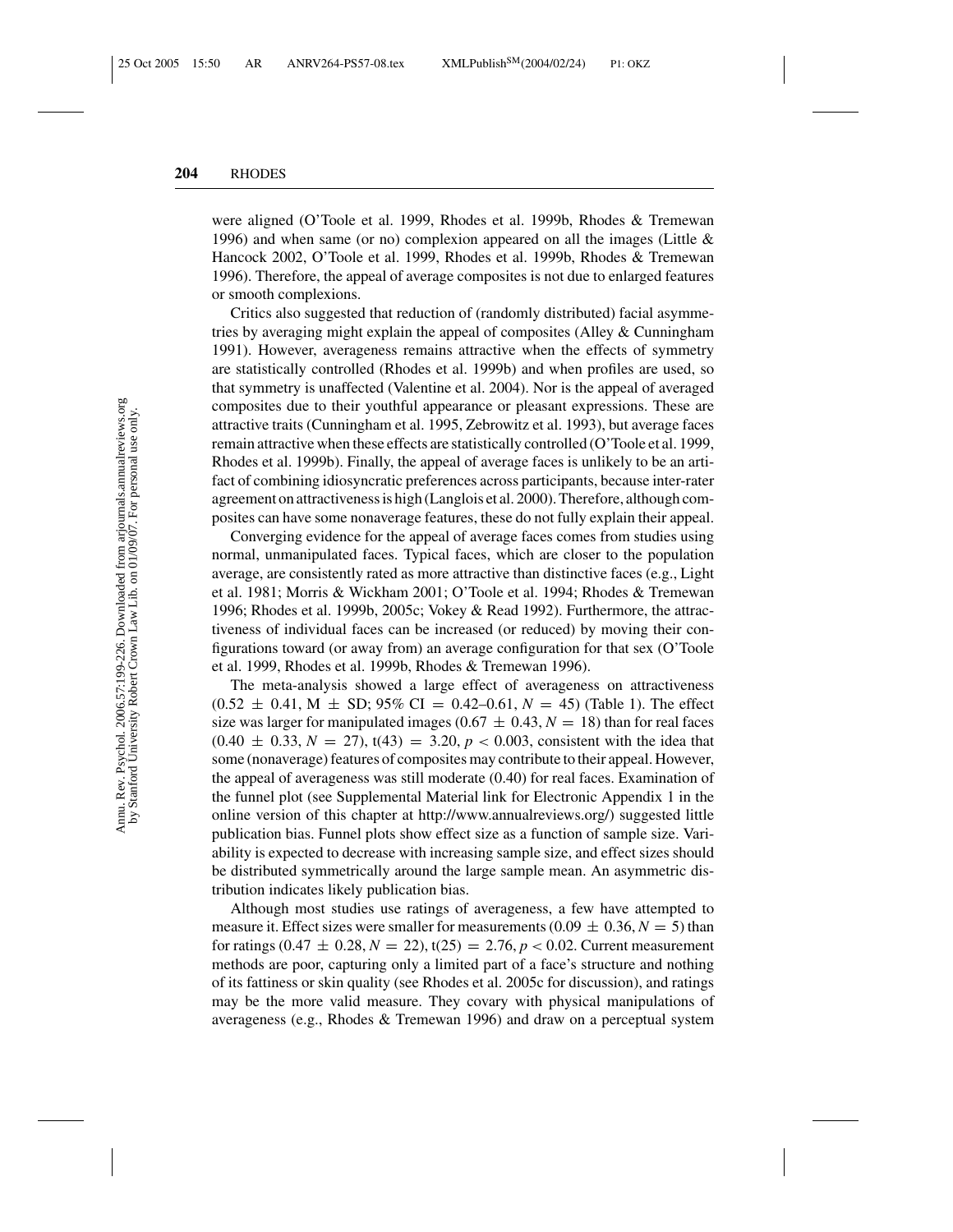that is highly sensitive to subtle facial variations. Whatever indices are used, they should be independent (e.g., rated by different participants) because effect sizes are inflated when they are not  $(0.73 \pm 0.42, N = 8)$ , nonindependent;  $0.47 \pm 0.38$ ,  $N = 37$ , independent),  $t(43) = 2.66$ ,  $p < 0.02$ . A medium effect size is obtained when independent indices are used with real faces (0.37  $\pm$  0.33, 95% CI = 0.24  $-0.49$ ,  $N = 23$ ). This is the best estimate of the effect size.

The appeal of averageness did not differ significantly for male  $(0.57 \pm 0.56,$  $N = 12$ ) and female  $(0.41 \pm 0.20, N = 15)$  faces,  $t(25) = 1.24, p = 0.225$ . Most studies have combined male and female ratings because men and women agree on attractiveness (Langlois et al. 2000). However, effect sizes are lower for oppositesex ratings (0.30  $\pm$  0.33,  $N = 13$ ) than when same-sex ratings are included  $(0.71 \pm 0.51, N = 2$ , same-sex;  $0.61 \pm 0.40, N = 28$ , combined),  $F(2,40) = 4.99$ ,  $p < 0.02$  (opposite versus combined differ on Scheffe S,  $p < 0.02$ ). Therefore, it may be wise to keep opposite-sex and same-sex ratings distinct in future studies.

Most studies have used Western faces and participants. However, average faces may also be attractive in non-Western cultures (to own-race raters) because there was no significant effect of face-race,  $t(27) = 0.03$ ,  $p = 0.98$  (0.59  $\pm$  0.41,  $N = 20$ , Western;  $0.59 \pm 0.39$ ,  $N = 9$ , non-Western). These results are consistent with a perceptual mechanism that favors average faces, although what is average will certainly vary between populations. Perceptual adaptation results suggest that mental representations of what is average (for a given sex and race) are constantly updated by experience (Rhodes et al. 2003b).

Clearly, average faces are attractive. However, there are some important caveats. These results don't mean that *all* attractive faces are average (contra Langlois & Roggman 1990) or that average faces are *optimally* attractive (see below). Nevertheless, average facial configurations are more attractive than most faces, and this preference must be explained.

# **Symmetry**

Over the past decade, research on the attractiveness of facial symmetry has been prolific, motivated by the idea that symmetry advertises mate quality (e.g., Gangestad & Thornhill 1997, Gangestad et al. 1994, Palmer & Strobeck 1986, Parsons 1990, Polak 2003, Thornhill & Gangestad 1999, Thornhill & Møller 1997, Watson & Thornhill 1994). Fluctuating asymmetries (FAs) are nondirectional (random) deviations from perfect symmetry in bilaterally paired traits. In nonhuman animals, FA in body traits reflects developmental instability (inability to withstand stress during development), increasing with inbreeding, homozygosity, parasite load, poor nutrition, and pollution (Møller & Swaddle 1997, Parsons 1990, Polak 2003). In humans, body FA increases with inbreeding, premature birth, psychosis, and mental retardation (Livshits & Kobylianski 1991). If similar relationships exist for facial FA, then it could signal mate quality.

Symmetric bodies are attractive to many animals, including humans (Brooks & Pomiankowski 1994, Concar 1995, Gangestad & Simpson 2000, Thornhill &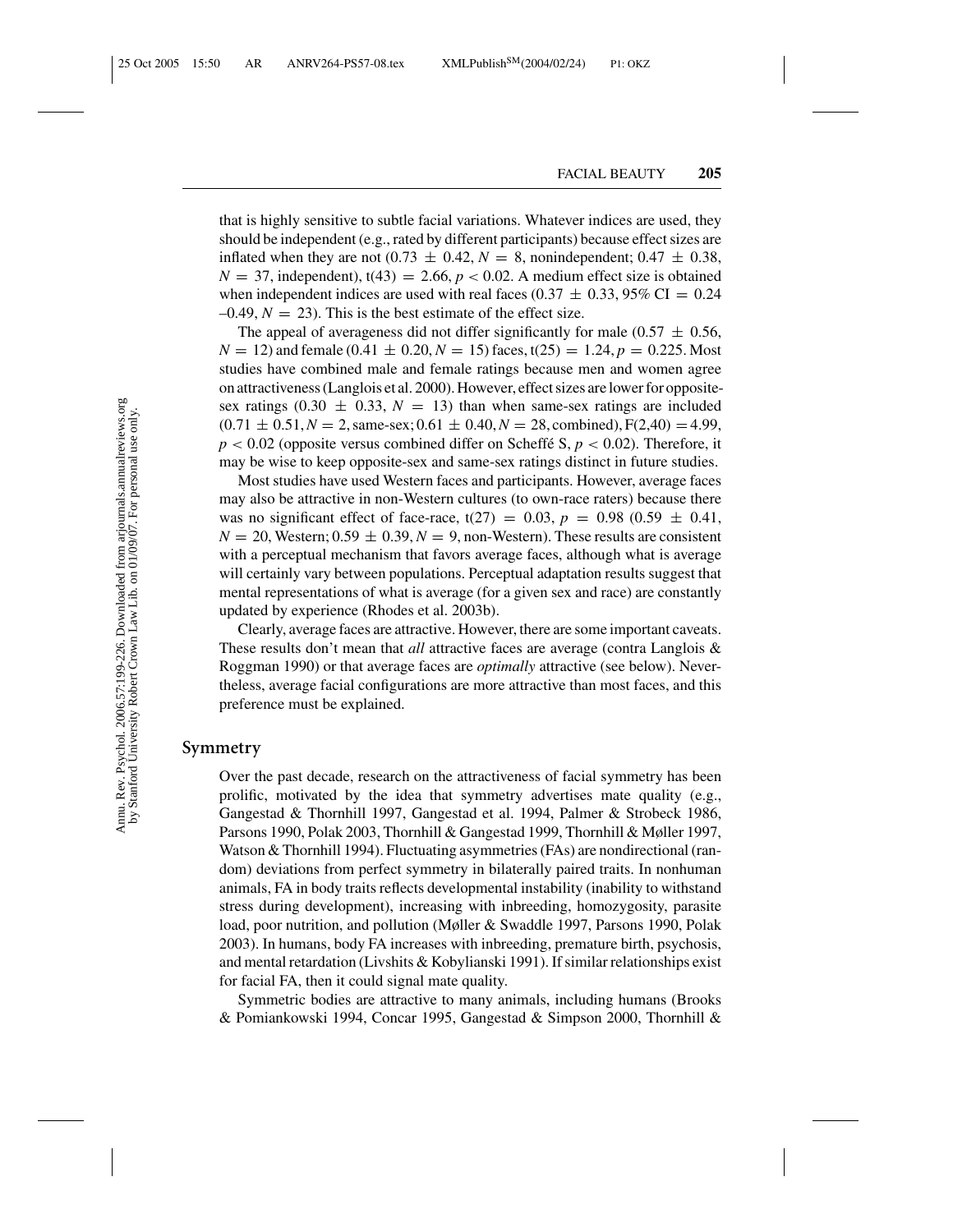Gangestad 1994, Watson & Thornhill 1994). But are symmetric faces attractive? Early studies suggested that they were not, with normal (slightly asymmetric) faces preferred to perfectly symmetric versions (Kowner 1996, Langlois et al. 1994, Samuels et al. 1994, Swaddle & Cuthill 1995). However, more recent studies found that perfectly symmetric faces were more attractive than the original, slightly asymmetric, faces (e.g., Perrett et al. 1999; Rhodes et al. 1998, 1999a,b) and that their appeal could not be explained by any associated increase in averageness (Rhodes et al. 1999b) or change in skin texture (Perrett et al. 1999, Rhodes et al. 1999a).

The discrepancy seems to reflect differences in how the perfectly symmetric faces were made (Rhodes et al. 1999b). In the early studies, symmetric faces were made by reflecting each hemiface about the vertical midline to create two symmetric chimeras (Kowner 1996, Samuels et al. 1994). However, these chimeras typically display structural abnormalities in aspect ratios and the sizes of midline features. For example, if the nose bends sideways, then the nose will be abnormally wide in one chimera and abnormally narrow in the other. Slight deviations from front-on views in the original photographs result in abnormally wide or narrow chimeras and abnormal eye spacing. Attractiveness decreases with deviations from average facial configurations, so these abnormalities will offset any preference for symmetry per se. When perfectly symmetric faces are made by blending normal and mirror-reversed images (Figure 2), they are more attractive than the original, slightly asymmetric faces (e.g., Perrett et al. 1999; Rhodes et al. 1998, 1999a,b). The only exception is a study by Swaddle & Cuthill (1995), but failure to control expression and remove blemishes before morphing could have contributed to failure to find a symmetry preference in this study. The meta-analysis confirmed that symmetry is attractive when blends are used  $(0.43 \pm 0.32, N = 16)$  but not when chimeras are used  $(-0.62 \pm 0.30, N = 3)$ , t(17) = 5.71,  $p < 0.0001$ .

Converging evidence for the appeal of facial symmetry comes from studies with normal faces. Natural variations in symmetry covary with attractiveness (Jones & Hill 1993, for some ethnic groups; Grammer & Thornhill 1994; Mealey et al. 1999; Rikowski & Grammer 1999; Rhodes et al. 1998, 1999a,b; Scheib et al. 1999; Zebrowitz et al. 1996). Symmetry remains attractive when the effects of averageness are statistically controlled, which suggests that the two contribute independently to attractiveness (Rhodes et al. 1999b). The meta-analysis showed a medium effect size for normal faces  $(0.23 \pm 0.23, N = 42)$ . All but one of these studies used independent indices of symmetry and attractiveness. The funnel plot showed no evidence of publication bias for normal faces, but a possible bias (to publish large effects) for blends (see Supplemental Material link for Electronic Appendix 2 in the online version of this chapter at http://www.annualreviews.org/).

The meta-analysis revealed no significant effects of sex of face,  $F(2,60) = 1.79$ , *p* = 0.18 (0.17 ± 0.36,*N* = 26, female; 0.26 ± 0.20,*N* = 27, male; 0.40 ± 0.50,  $N = 10$ , combined); sex of rater,  $F(2,57) = 0.40, p = 0.67$  (0.31  $\pm$  0.20,  $N = 28$ , opposite-sex;  $0.13 \pm 0.01$ ,  $N = 2$ , same-sex;  $0.28 \pm 0.35$ ,  $N = 30$ , combined); or race of face,  $F(2,34) = 2.28$ ,  $p = 0.12$  (0.32  $\pm$  0.25,  $N = 20$ , Western;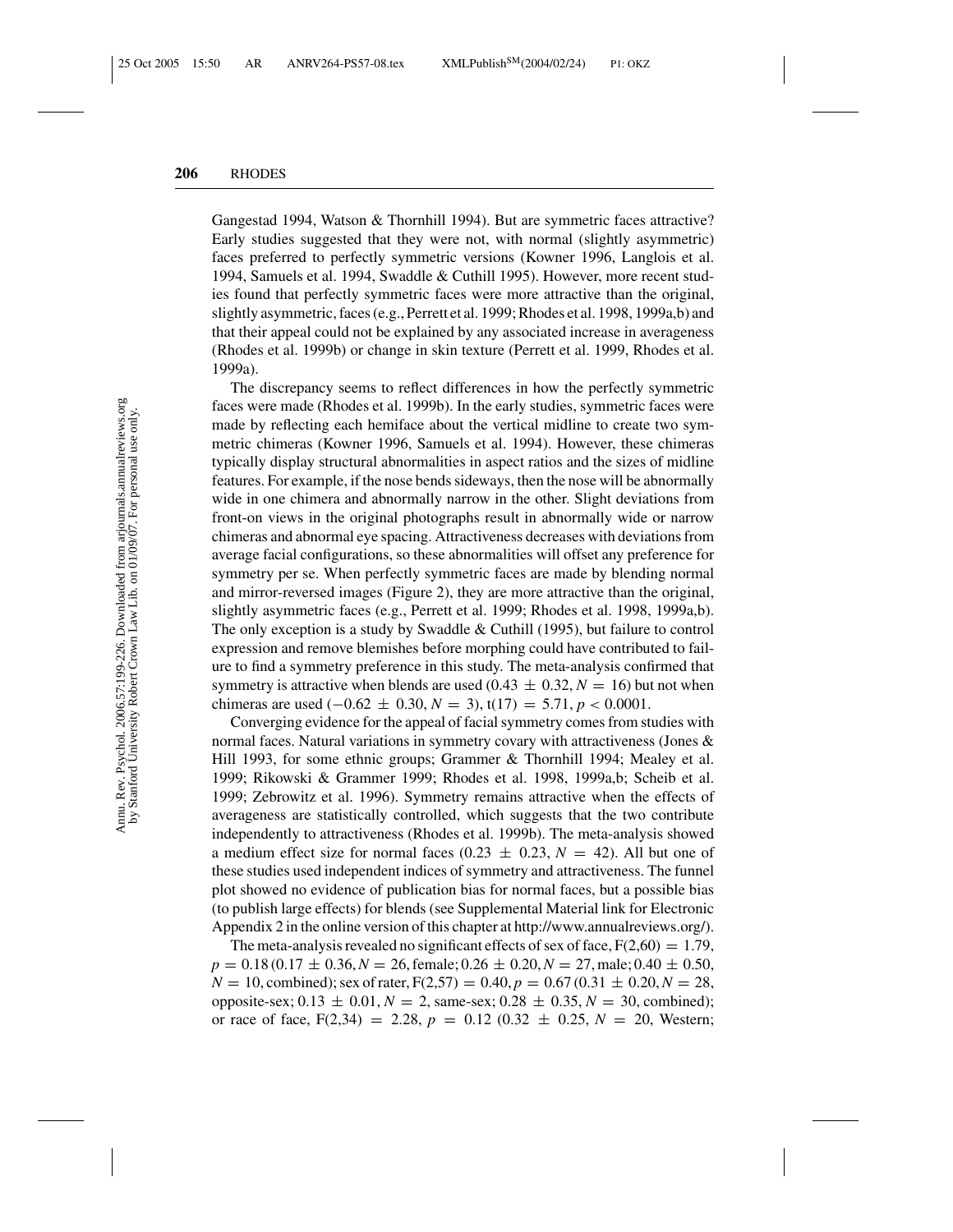

**Figure 2** Original face (*left*) and symmetric blend (*right*).

 $0.11 \pm 0.34$ ,  $N = 9$ , non-Western;  $0.26 \pm 0.19$ ,  $N = 8$ , both). In all cases, the effect sizes were small to medium.

Although motivated by the idea that symmetry might signal mate quality, few studies have isolated FA, which is the theoretically relevant construct. This is important because directional asymmetries (DAs), which are consistent across a population and do not signal mate quality, also occur in faces (Simmons et al. 2004). Jones & Hill (1993) attempted to measure FA but measured only six traits. They also failed to demonstrate repeatability, which is important because FA is distributed as measurement error and needs to be distinguished from it (Simmons et al. 2004). Other studies claim to measure FA, but do not. For example, asymmetry is often measured by summing the offsets (from a vertical midline) of the midpoints of a few bilaterally paired landmarks (see, e.g., Grammer & Thornhill 1994). In a perfectly symmetric face, the sum would be zero. Although referred to as facial FA, this measure includes DA. Interestingly, symmetry ratings seem to reflect FA, but not DA, and may be a valid proxy for FA (Simmons et al. 2004). People apparently adapt to DA, which is consistent across a population, and notice deviations from it. Ratings change systematically when facial symmetry is manipulated, confirming their validity (see, e.g., Rhodes et al. 1999b), and are probably sensitive to more subtle facial asymmetries than are current measurement methods. Therefore, on theoretical grounds, ratings may be preferable to measurements.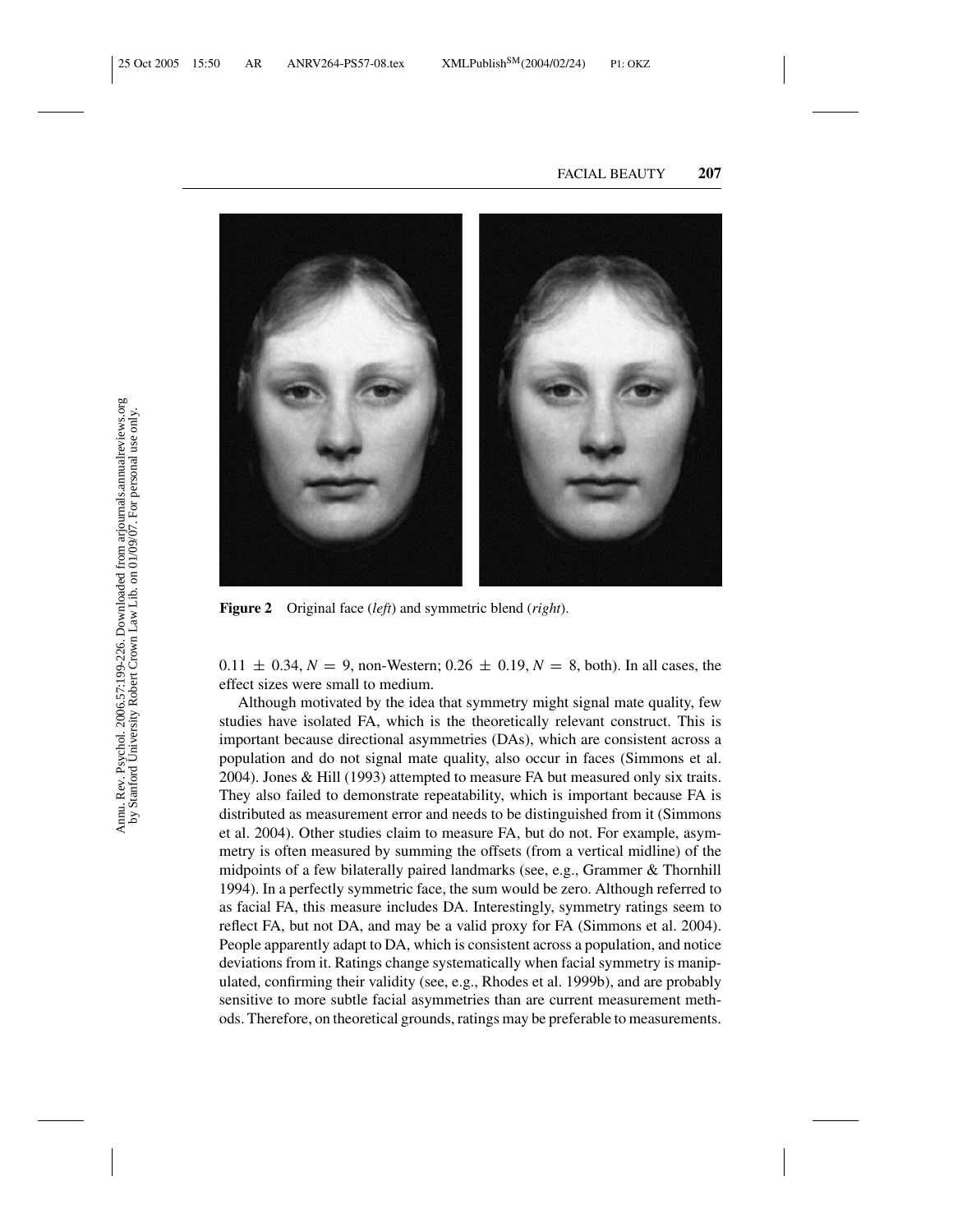The meta-analysis, however, showed no significant effect of whether symmetry was rated (0.30  $\pm$  0.24,  $N = 14$ ) or measured (0.19  $\pm$  0.22,  $N = 28$ ), F(1,40) = 2.38,  $p = 0.13$ .

Scheib and colleagues (1999) have argued that the apparent appeal of symmetry is not driven by perceptions of symmetry. They found an association between symmetry (of the whole face) and attractiveness when only a hemiface was shown (Scheib et al. 1999). They argued that the appeal of symmetry must therefore be mediated by the appeal of some other correlated trait because symmetry is not present in hemifaces. However, there certainly are cues to symmetry in hemifaces. For example, if more than half of the nose or mouth is visible then the face cannot be symmetric. Therefore, these results may not challenge the appeal of symmetry.

## **Sexual Dimorphism**

Male and female faces diverge at puberty (Farkas 1988). In males, testosterone stimulates the growth of the jaw, cheekbones, brow ridges, center of the face (from brow to bottom of nose), and facial hair. In females, growth of these traits is inhibited by estrogen, which may also increase lip size (see Thornhill & Møller 1997 for a review). Because sexual dimorphism increases at puberty, sexually dimorphic traits signal sexual maturity and reproductive potential (Johnston & Franklin 1993; Symons 1979, 1992, 1995; Thornhill & Gangestad 1996).

Sexual dimorphism may also signal differences in mate quality between sexually mature individuals. In animals, large sexual ornaments can signal low parasite loadings (Hamilton & Zuk 1982, Møller 1990, Wedekind 1992), although they do not always do so (Getty 2000, Møller et al. 1999). They can also signal immunocompetence, possibly because testosterone stresses the immune system, so that only healthy males can afford large male traits (Folstad & Karter 1992, Møller et al. 1999, Peters 2000). Perhaps masculine facial traits could also signal health and immunocompetence (Thornhill & Gangestad 1993, 1999). So too could feminine traits, if high levels of female hormones also stress the immune system (see Rhodes et al. 2003a for discussion). Masculine traits may also honestly signal dominance and status, which enhance mate value (Buss 1989, Mueller & Mazur 1996).

For these reasons, a preference for masculinity in male faces (and perhaps also femininity in female faces) is a good candidate for a biologically based preference. Many animals, including humans, find extreme sexually dimorphic body traits attractive (Andersson 1994). But is sexual dimorphism attractive in faces?

**FEMININITY** Femininity is clearly attractive in female faces. Whether feminine traits are measured (Cunningham 1986, Cunningham et al. 1995, Johnston & Franklin 1993, Jones & Hill 1993, Koehler et al. 2004), rated (Bruce et al. 1994, Dunkle & Francis 1990, Koehler et al. 2004, O'Toole et al. 1998, Rhodes et al. 2003a), or manipulated (Johnston et al. 2001, Perrett et al. 1998, Rhodes et al. 2000), they are attractive. Furthermore, composites of very attractive female faces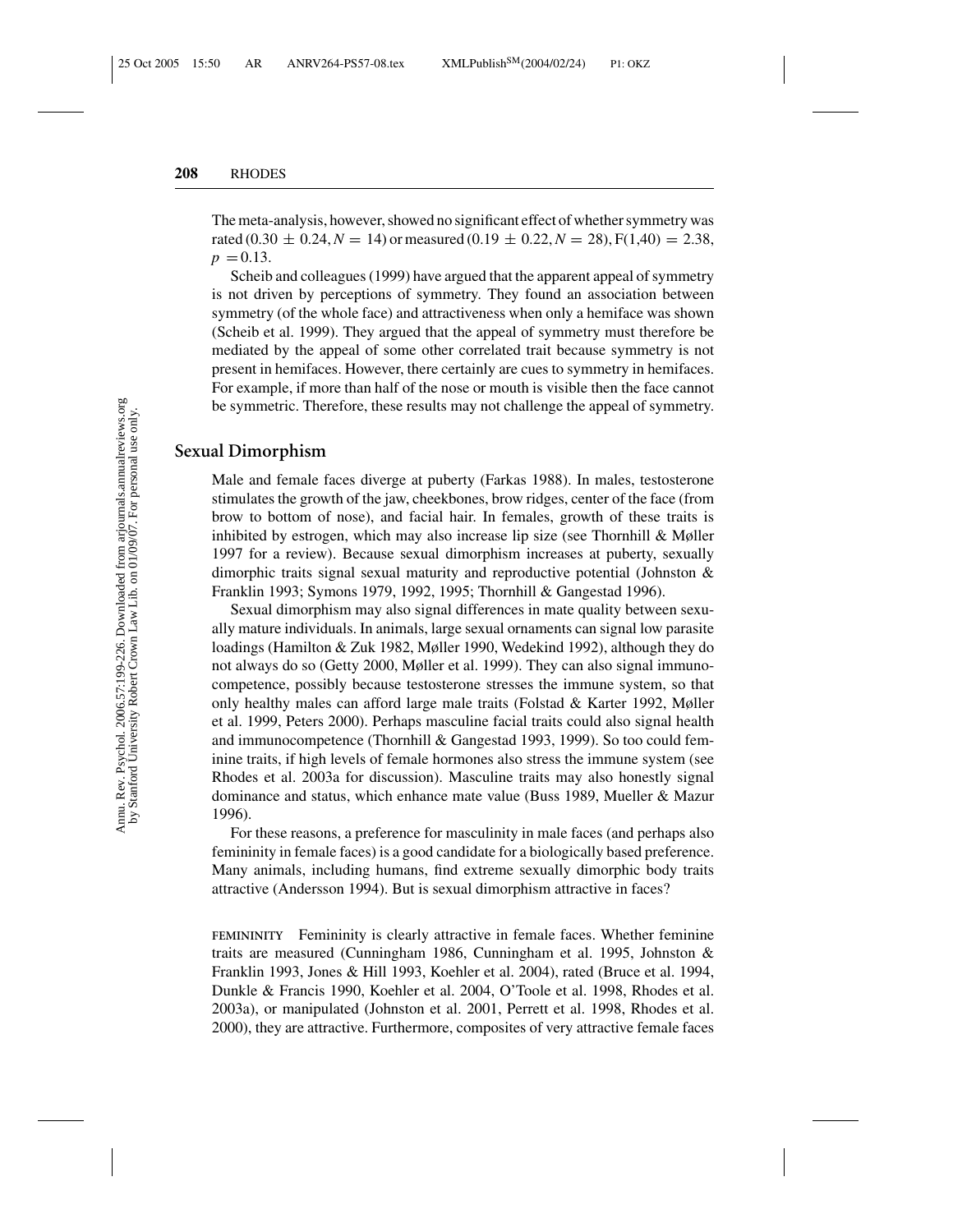have more feminine features (a smaller chin and higher cheekbones) and are preferred to more average composites (Perrett et al. 1994). Exaggeration of feminine features further increases attractiveness (Johnston & Franklin 1993; Perrett et al. 1994, 1998; Rhodes et al. 2000; Russell 2003). Finally, when people generate beautiful female faces on a computer, they produce faces with more feminine traits (smaller chins, smaller lower face area, fuller lips) than average (Johnston  $\&$ Franklin 1993).

Overall, femininity is strongly attractive  $(0.64 \pm 0.39, 95\% \text{ CI} = 0.51{\text -}0.74,$  $N = 18$ ), with large effect sizes whether normal  $(0.64 \pm 0.46, N = 9)$  or manipulated (0.64  $\pm$  0.34,  $N = 9$ ) images are used. Most studies combined data from male and female raters, so the effect of rater sex could not be examined. The preference generalizes across face race, at least for Caucasian, Asian, and Jamaican faces (Penton-Voak et al. 2004, Perrett et al. 1998, Rhodes et al. 2000), with no significant effect of face race,  $F(2,8) = 0.87, p = 0.45, (0.73 \pm 0.34,$  $N = 6$ , Western; 0.57  $\pm$  0.39,  $N = 4$ , non-Western; 0.53  $\pm$  0,  $N = 1$ , both). O'Toole et al. (1998) have suggested that female attractiveness may be virtually synonymous with femininity because attractiveness predicts time taken to classify the sex of a female face almost as well as its femininity.

Most studies used independent measures of attractiveness and femininity. Those that did not use independent measures yielded marginally larger effect sizes  $(0.82 \pm 0.21, N = 3)$  than those that did  $(0.58 \pm 0.38, N = 15)$ ,  $F(1,16) = 4.29$ ,  $p < 0.06$ , supporting the need for independent measures, although the effect remained large when independent indices were used. Too few studies were available to assess possible publication bias in the funnel plot (see Supplemental Material link for Electronic Appendix 3 in the online version of this chapter at http://www.annualreviews.org/).

**MASCULINITY** The appeal of masculine traits is less clear. An early study using schematic faces indicated that masculinized male faces (thick brows, thin lips, square chins, and small eyes) were preferred to feminized ones (Keating 1985), but more recent studies using photographic sex continua generally show a preference for feminized male faces (Penton-Voak et al. 2004, Perrett et al. 1998, Rhodes et al. 2000; but see Johnston et al. 2001). The meta-analysis confirmed that masculinity is unattractive when these manipulated faces are used  $(-0.47 \pm 0.51, N = 12)$ . Perrett and colleagues (1998) suggest that this preference may reflect the perception of more positive personality traits (less dominant, warmer, more honest and cooperative, and more likely to be a good parent) in less masculine faces.

In these studies, masculinity was manipulated by varying the differences of an averaged male composite from an averaged female composite. But averaged male composites do not capture masculine traits well (for related concerns, see Johnston et al. 2001, Meyer & Quong 1999, Swaddle & Reierson 2002). Male traits like coarse skin textures and square jaws are generally lost in the averaging process, making male composites look less masculine than individual male faces (Little & Hancock 2002). Sex continua made using these composites may therefore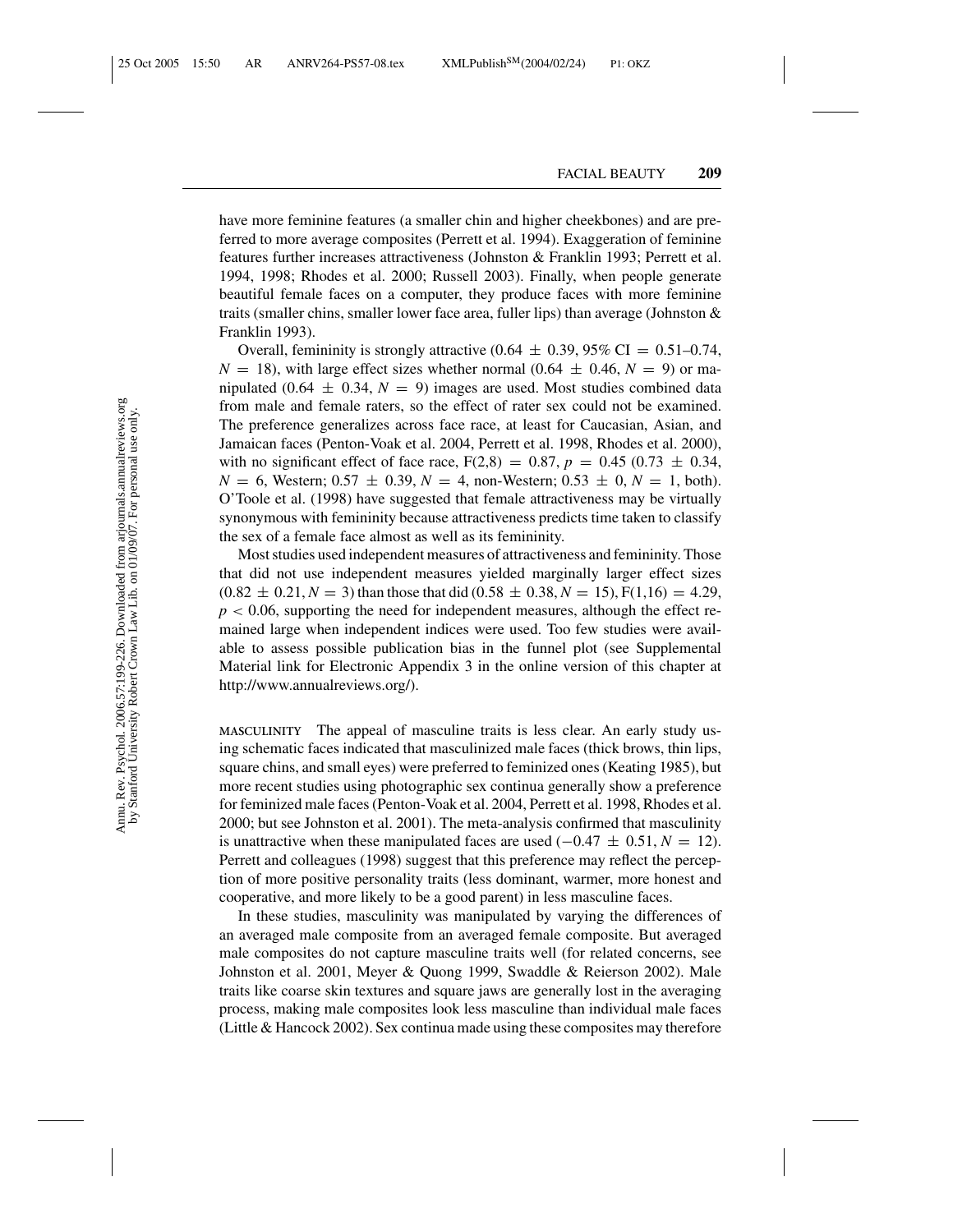tell us little about the optimal level of masculinity. They may also bias responses against the masculinized shapes that are inconsistent with the feminine skin textures displayed. When testosterone-related traits are manipulated in individual male faces, no preference for feminization (or masculinization) was observed (Swaddle & Reierson 2002).

Studies with normal faces present quite a different picture. Ratings of masculinity correlate positively with attractiveness, although the associations are weaker than for femininity (Cunningham et al. 1990, Gillen 1981, Koehler et al. 2004, Neave et al. 2003, O'Toole et al. 1998, Rhodes et al. 2003a, Scheib et al. 1999). Measurement studies also suggest that masculine traits, such as large chins, can be attractive in male faces (Cunningham et al. 1990, Grammer & Thornhill 1994, Penton-Voak et al. 2001, Scheib et al. 1999), although there are limitations to these studies. Few traits may be measured, and even then results may be inconsistent across traits (e.g., Cunningham et al. 1990), and sexual dimorphism of the chosen traits is rarely validated (for exceptions, see Koehler et al. 2004, Penton-Voak et al. 2001). The meta-analysis confirmed that masculinity is attractive for normal male faces (0.35  $\pm$  0.20, *N* = 10), but not for faces from sex continua ( $-0.47 \pm 0.51$ ,  $N = 12$ ,  $F(1,20) = 4.12$ ,  $p < 0.0002$ . There was no significant effect of whether or not independent indices were used for normal faces,  $F(1,8) = 0.09, p = 0.77$  $(0.36 \pm 0.27, N = 5, \text{ independent}; 0.32 \pm 0.13, N = 5, \text{ nonindependent}).$  The funnel plot indicated a possible publication bias against small effects for normal faces (see Supplemental Material link for Electronic Appendix 3 in the online version of this chapter at http://www.annualreviews.org/).

Both average and masculine traits contribute (independently) to male attractiveness (Little & Hancock 2002, O'Toole et al. 1998). There may also be curvilinear components to the relationship between masculinity and attractiveness, indicating a preference for moderate rather than extreme levels of masculinity (Cunningham et al. 1990). There are insufficient data to determine whether masculinity is attractive to both males and females, and in non-Western faces.

**MENSTRUAL CYCLE EFFECTS** Women's preferences shift toward relatively masculine faces during the fertile phase of the menstrual cycle (for women not on oral contraceptives) (Frost 1994, Johnston et al. 2001, Penton-Voak et al. 1999, Penton-Voak & Perrett 2000b). Women in the fertile phase find darker (more masculine) complexions more attractive in male (but not female) Caucasian faces (although lighter complexions were always optimal) (Frost 1994). More masculine images on male-female shape continua are preferred in the fertile phase of the cycle, although the preferred image varies from feminized (Penton-Voak et al. 1999) to average (Penton-Voak & Perrett 2000b) to masculinized (Johnston et al. 2001). Although these continua do not represent masculinity veridically (see above), they do capture *relative* masculinity. Rated masculinity and dominance (Perrett et al. 1998), and the size of some male traits (chin length and eyebrow thickness) (Rhodes et al. 2000), all increase with increasing "masculinization" of the images. Therefore, relatively more masculine traits are preferred when conception is likely. This cyclic shift has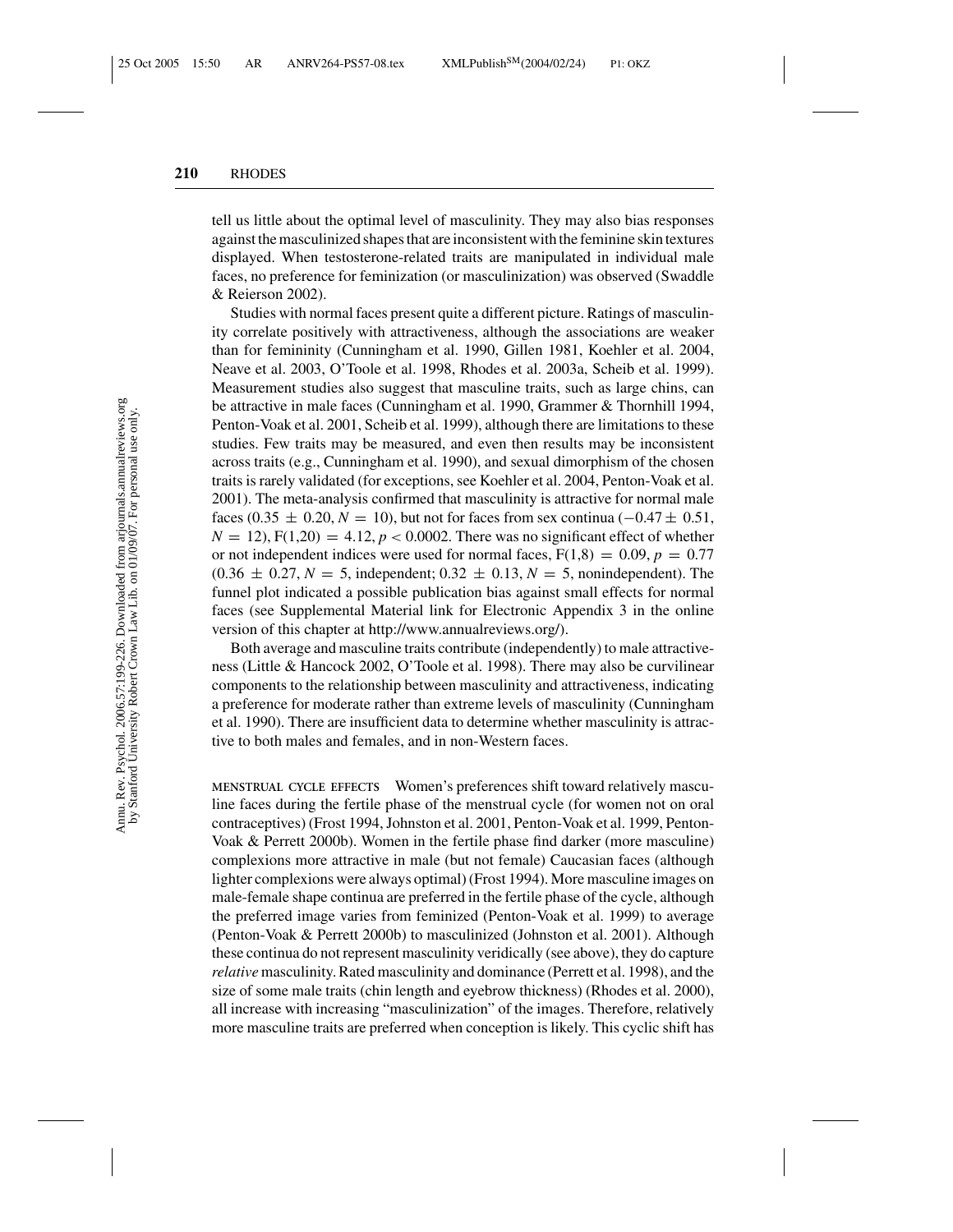been interpreted as evidence for adaptive preferences that are tuned to good genes when conception is likely (especially for short-term mates or extrapair partners) (Perrett et al. 1998). This interpretation requires that masculine traits are honest signals of mate quality, an assumption that is examined below.

### **Summary**

Averageness and symmetry are both attractive in male and female faces, with medium to large effect sizes in all cases. Sexual dimorphism is also attractive. Femininity is attractive in female faces and is preferred to averageness. Masculinity is also attractive in male faces, although the effect is smaller than for female faces, and average traits also contribute (independently) to male attractiveness. Reported preferences for feminized male faces appear to be an artifact of using sex continua that do not adequately capture sexual dimorphism. Preferences for averageness, symmetry, and femininity generalize across race of face. It remains to be seen whether the masculinity preference generalizes across race. Finally, note that if averaged composites of male faces fail to display typical levels of masculinity, as suggested above, then the conclusion that averageness is attractive in male faces must rest primarily on the data from real faces.

# **THE EVOLUTION OF PREFERENCES**

What selection pressures might have shaped the evolution of these preferences? To the extent that preferences influence mate choice (see, e.g., Rhodes et al. 2005c), they could be sexually selected. In sexual selection, preferences evolve because they enhance reproductive success (Andersson 1994, Barrett et al. 2002). Sexual selection can also arise from competition between same-sex individuals (displays and fights), but that component is not considered here. There are several models of sexual selection, and a central distinction is whether attractive traits signal mate quality (for reviews, see Andersson 1994, Andersson & Iwasa 1996, Cronin 1991).

Preferences could evolve in the absence of any link between attractive traits and mate quality if attractive individuals have offspring who are preferred as mates (Fisher 1915). This Fisherian runaway selection can in principle drive the evolution of extreme sexual ornaments like the peacock's tail, although it cannot explain how preferences for arbitrary traits arise initially. The model requires that both preferences and attractive traits are heritable and evolve together. Nothing is known about whether face preferences or attractive facial traits are heritable.

Alternatively, attractive traits could signal mate quality so that preferences increase offspring viability (see, e.g., Hamilton & Zuk 1982, Zahavi 1975). Attractive mates would provide direct benefits, such as resources, parental care, or reduced risk of contagion, and/or indirect genetic benefits, such as heritable resistance to disease. Evidence for genetic benefits has been found in several species (see, e.g., Møller & Alatalo 1999). The success of this "good genes" model has motivated much of the work on human face preferences and fueled suggestions that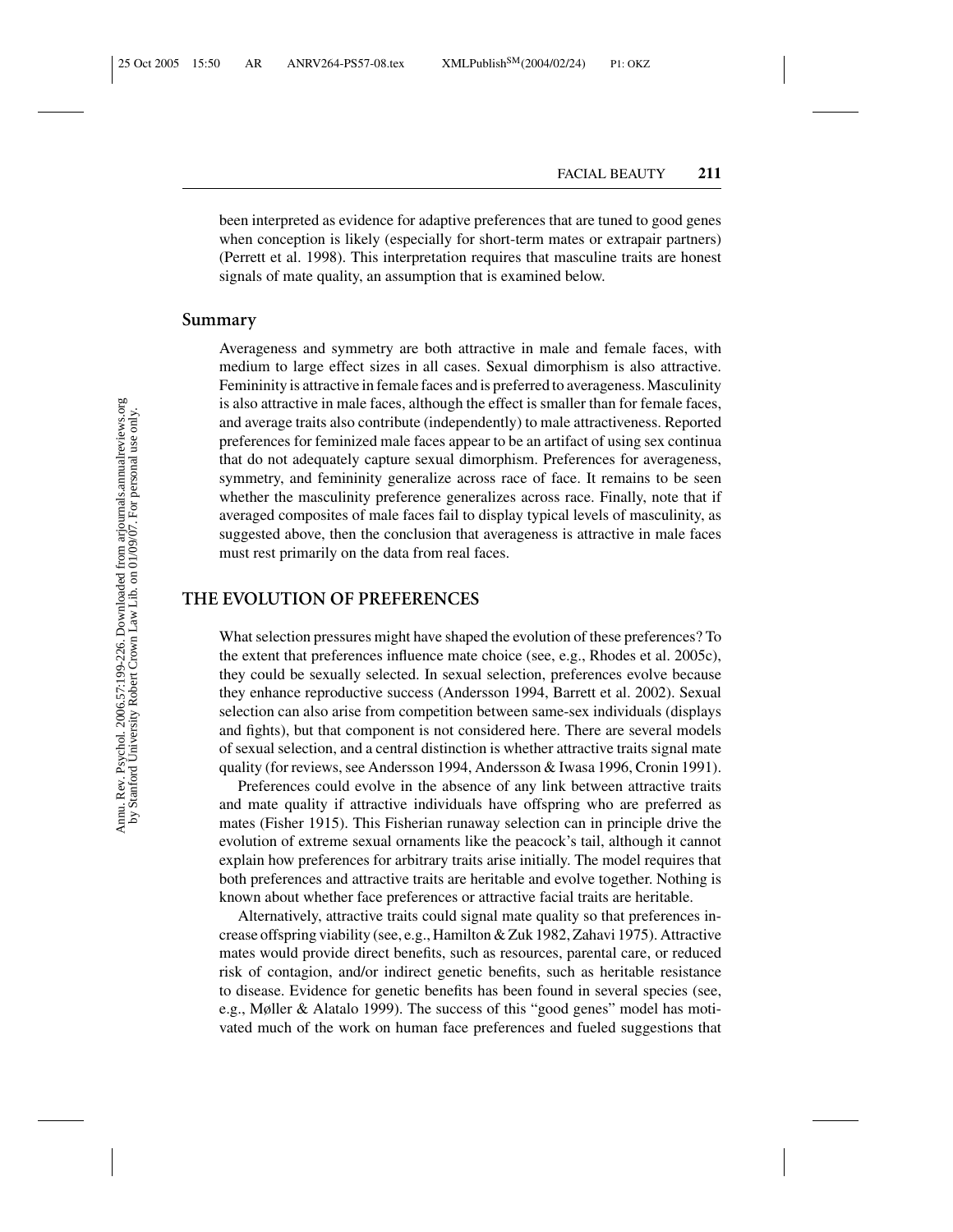face preferences are adaptations for mate choice (Etcoff 1999; Fink & Penton-Voak 2002; Grammer et al. 2003; Johnston & Franklin 1993; Symons 1979; Thornhill et al. 2003; Thornhill & Gangestad 1993, 1999; Thornhill & Møller 1997).

However, preferences can also result as "by-products" of the way brains process information (Endler & Basolo 1998, Ryan & Rand 1993). In these models, attractive traits elicit strong responses from perceptual systems. Such models may explain why preferences emerge for some traits rather than others, and they can even explain intriguing cases of preferences for traits that don't occur in conspecifics (e.g., Basolo 1990). Although initially developed to account for the evolutionary origin of preferences (e.g., Ryan & Rand 1993), they have sometimes been presented as alternatives to mate quality accounts of the origin and maintenance of preferences (e.g., Enquist et al. 2002).

In the following two sections, I consider how face preferences might have evolved. Are preferences adaptations for mate choice, with attractive traits signaling mate quality? Or are they by-products of the way brains process information? Of course, multiple selection pressures can shape preferences (see, e.g., Weary et al. 1993), and both mate quality and by-product models may be needed to understand the evolution of these preferences.

# **Preferences as Adaptations for Mate Choice**

Adaptations are specialized mechanisms that evolved to solve a specific problem (Williams 1966). On the mate quality account, face preferences are adaptations for mate choice. In this view, the psychological mechanisms used to assess attractiveness should show evidence of design for identifying good mates (Thornhill & Gangestad 1999). For example, faces that look healthy should be perceived as attractive, and they are (Grammer & Thornhill 1994, Henderson & Anglin 2003, Jones et al. 2001, Kalick et al. 1998). However, such results could reflect a powerful attractiveness halo effect, whereby positive traits like health are indiscriminately attributed to attractive individuals. One study has attempted to rule out a halo account by showing that symmetry looks healthy when attractiveness is statistically controlled, but it's not clear how this association reflects mechanisms for assessing attractiveness (Jones et al. 2001).

Many researchers have attempted to test the mate quality hypothesis by examining whether attractive traits currently reflect mate quality. This approach has been challenged because good nutrition and modern medicine could have broken any links with health (just as modern contraception breaks links with reproductive success) (Daly & Wilson 1999; Thornhill & Gangestad 1996, 1999). Nevertheless, it is informative about the selection pressures that maintain preferences, and to the extent that the past resembles the present, it may be informative about past selection pressures.

Quality has many components—health, intelligence, fertility, parental care potential—but most research has focused on whether attractive facial traits signal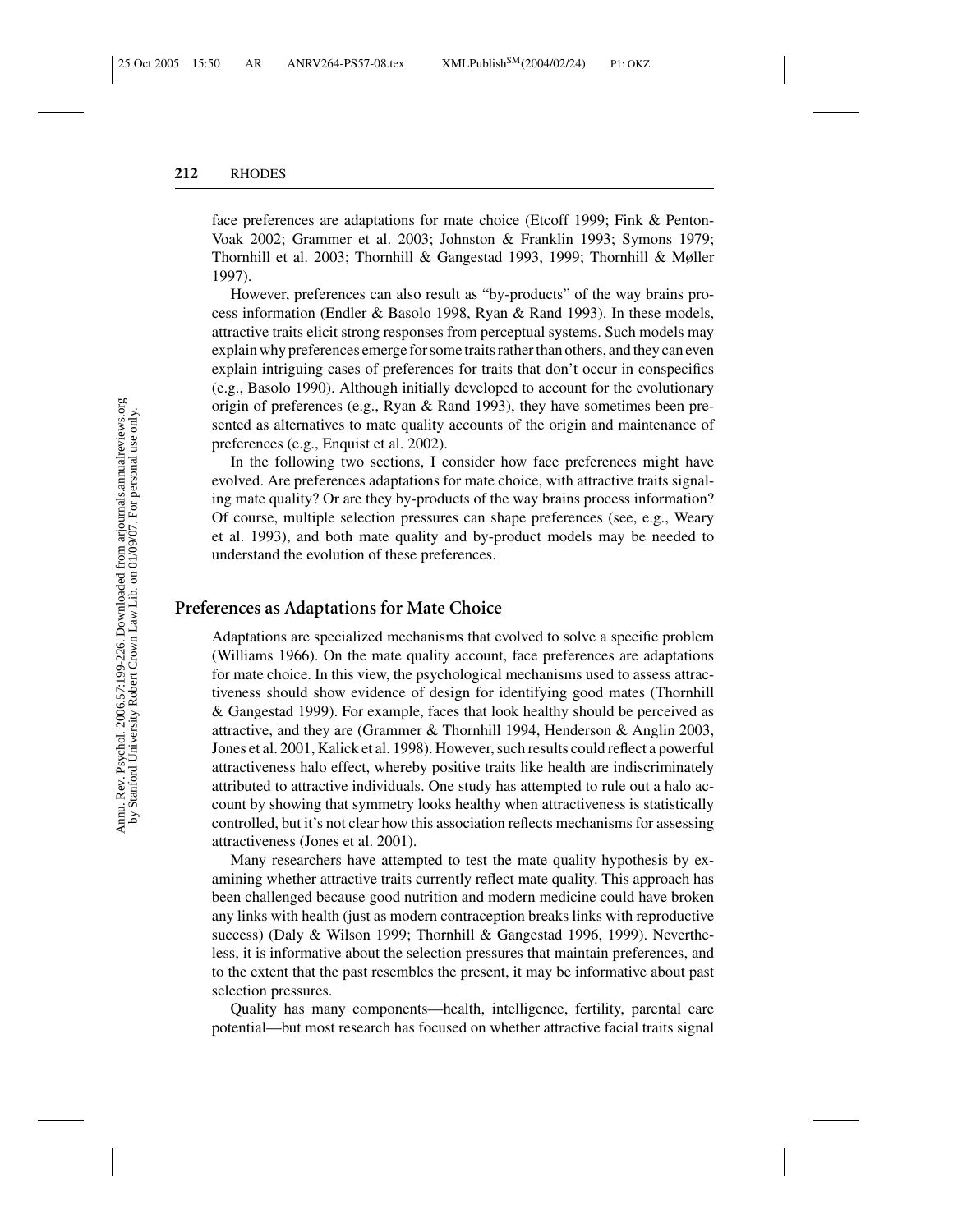health. The anatomical complexity of faces would make them susceptible to stressors during development, and our expertise as face perceivers would make us sensitive to any resulting variation (Peterson & Rhodes 2003). So it is plausible that faces might signal health and that we would be sensitive to any such signals. We saw above that attractive faces are perceived as healthy, but is this honest advertising?

**ATTRACTIVENESS AND HEALTH** Meta-analyses suggest a weak association of attractiveness with mental health and a moderate association with physical health (Feingold 1992, Langlois et al. 2000). However, the latter result was based on only five studies, some of which used dubious health measures (e.g., self-reported symptoms over brief periods). More recently, Hume & Montgomerie (2001) reported a moderate association of attractiveness with physical health for women but not for men, using self-reported lifetime incidence and severity of diseases.

The study with the best lifetime health data comes from Kalick and colleagues (1998). They studied a large sample for which records of the incidence and severity of infectious diseases were available from the Institute of Human Development. Furthermore, these individuals were born in the 1920s, prior to the use of antibiotics and vaccinations that may disrupt links between attractiveness and health. There was no significant relationship between attractiveness at age 17 and health (or number of offspring) either during development or later in life. However, a recent reanalysis of these data found a moderate association between attractiveness at 17 and later (adult) health for faces below the median in attractiveness (Zebrowitz & Rhodes 2004). Interestingly, attractiveness in a mate is valued more in societies with high parasitism rates and poorer health (Gangestad & Buss 1993).

Male facial attractiveness is also associated with heterozygosity in the major histocompatibility complex, which plays an important role in immune function (Roberts et al. 2005), indicating a possible link with immunocompetence. Attractiveness is moderately associated with longevity (Henderson & Anglin 2003), weakly associated with physical fitness, independent of current exercise levels (Honekopp et al. 2004), and moderately to strongly associated with indices of sperm quality (Soler et al. 2003).

Taken together, these studies suggest links between facial attractiveness and health, at least when the organism is sufficiently challenged. However, the evidence is far from strong. Several studies need replication and many are methodologically weak, with poor health measures (e.g., Shackelford & Larsen 1999) or small samples (Henderson & Anglin 2003). Of course, not all components of attractiveness are expected to signal health (e.g., pleasant expressions). Below, I consider those that are.

**AVERAGENESS AND HEALTH** Marked deviations from facial averageness occur in some chromosomal disorders (Hoyme 1994, Thornhill & Møller 1997). In the Institute of Human Development sample, first studied by Kalick and colleagues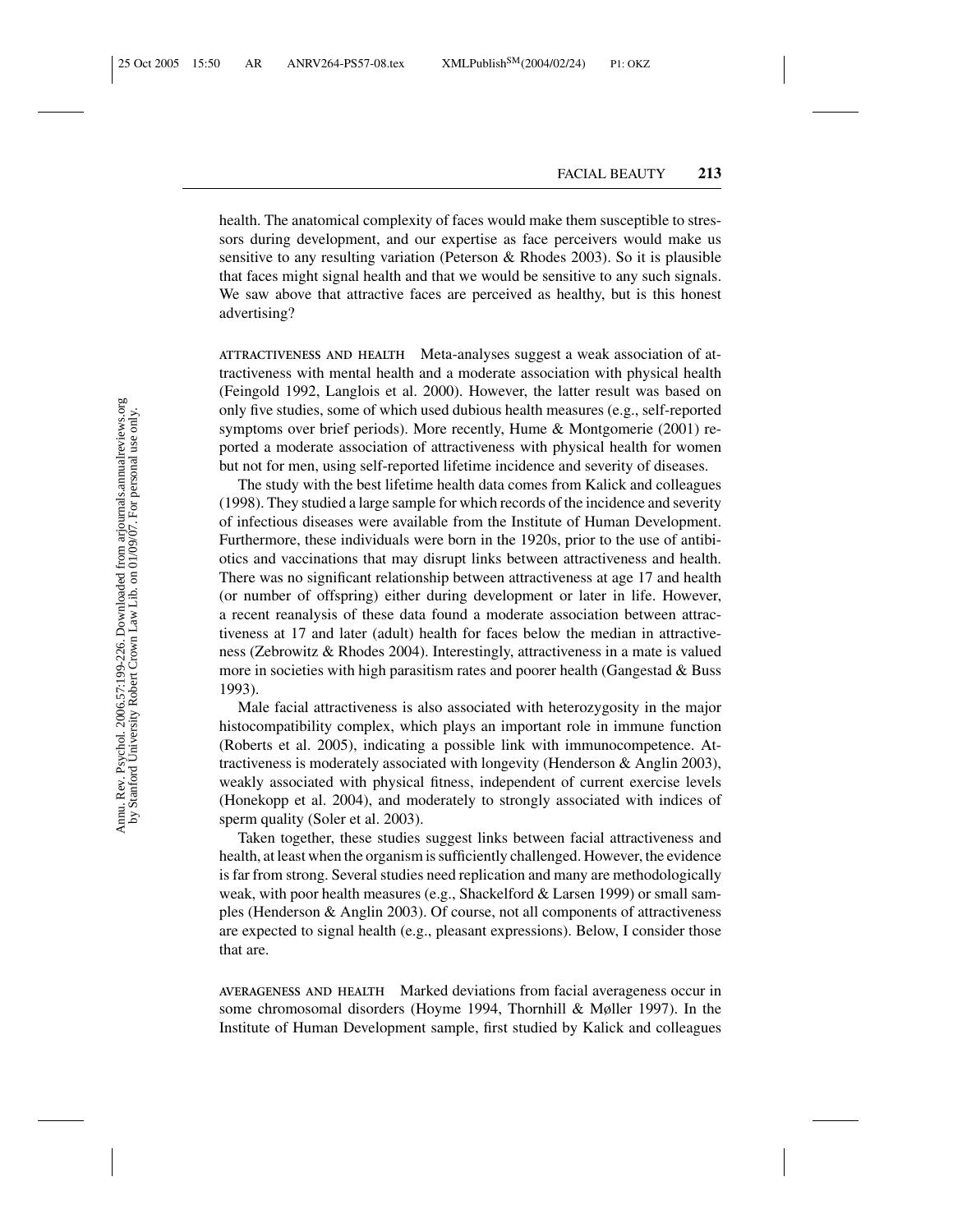(1998), facial averageness at 17 years was moderately associated with childhood health for males and weakly associated with current annual health for females (Rhodes et al. 2001c). These associations were driven by faces below median averageness (Zebrowitz & Rhodes 2004). These results indicate a link between facial averageness and health in both clinical and nonclinical samples. However, this conclusion rests on a single nonclinical sample. Clearly, replication is needed.

**SYMMETRY AND HEALTH** There is little evidence that human facial symmetry signals health. The best evidence is that facial asymmetries are associated with some chromosomal disorders (Hoyme 1994, Thornhill & Møller 1997). However, without evidence that similar asymmetries do not occur in healthy individuals, we cannot be sure that facial asymmetry is a valid signal of ill health.

Furthermore, despite numerous attempts, no studies have found a convincing link between facial symmetry and health in nonclinical samples. Neither rated nor measured facial symmetry was associated with health at any point during development in the Institute of Human Development sample (Rhodes et al. 2001c). Weak associations have been reported between measured facial asymmetry and a few self-reported health symptoms over a brief period in a student sample, but the results failed to replicate in a second sample (Shackelford & Larsen 1997). Moreover, more than 1000 correlations were examined, raising the probability of type I statistical errors. Hume & Montgomerie (2001) found weak, nonsignificant associations between asymmetry (combined body and face) and self-reported lifetime health problems. No clear associations have been found between facial asymmetry and self-reported health symptoms or physiological fitness (Honekopp et al. 2004, Tomkinson & Olds 2000).

Could it be that a preference for facial symmetry evolved because of a past link with health that has been broken by modern medicine? Evidence for a link between symmetry and health in populations from harsher environments would support such a hypothesis. However, in the absence of such evidence, and the fact that links between health and averageness have not been broken, the broken link hypothesis is unconvincing.

Could these largely negative results reflect failure to isolate FA, which is the theoretically relevant variable? Perhaps yes, but symmetry ratings, which may be a good proxy for FA (Simmons et al. 2004), also showed little association with health (Rhodes et al. 2001c). Interestingly, meta-analyses have cast doubt on links between FA and health (condition) in nonhuman animals (Polak 2003, Tomkins & Simmons 2003).

**SEXUAL DIMORPHISM AND HEALTH** Many studies indicate a link between secondary sexual traits and health in male animals (e.g., Møller et al. 1999). Limited human data suggest a link between sexually dimorphic traits and health in male faces. In the Institute of Human Development sample, facial masculinity was weakly, but significantly, associated with adolescent health in males (Rhodes et al.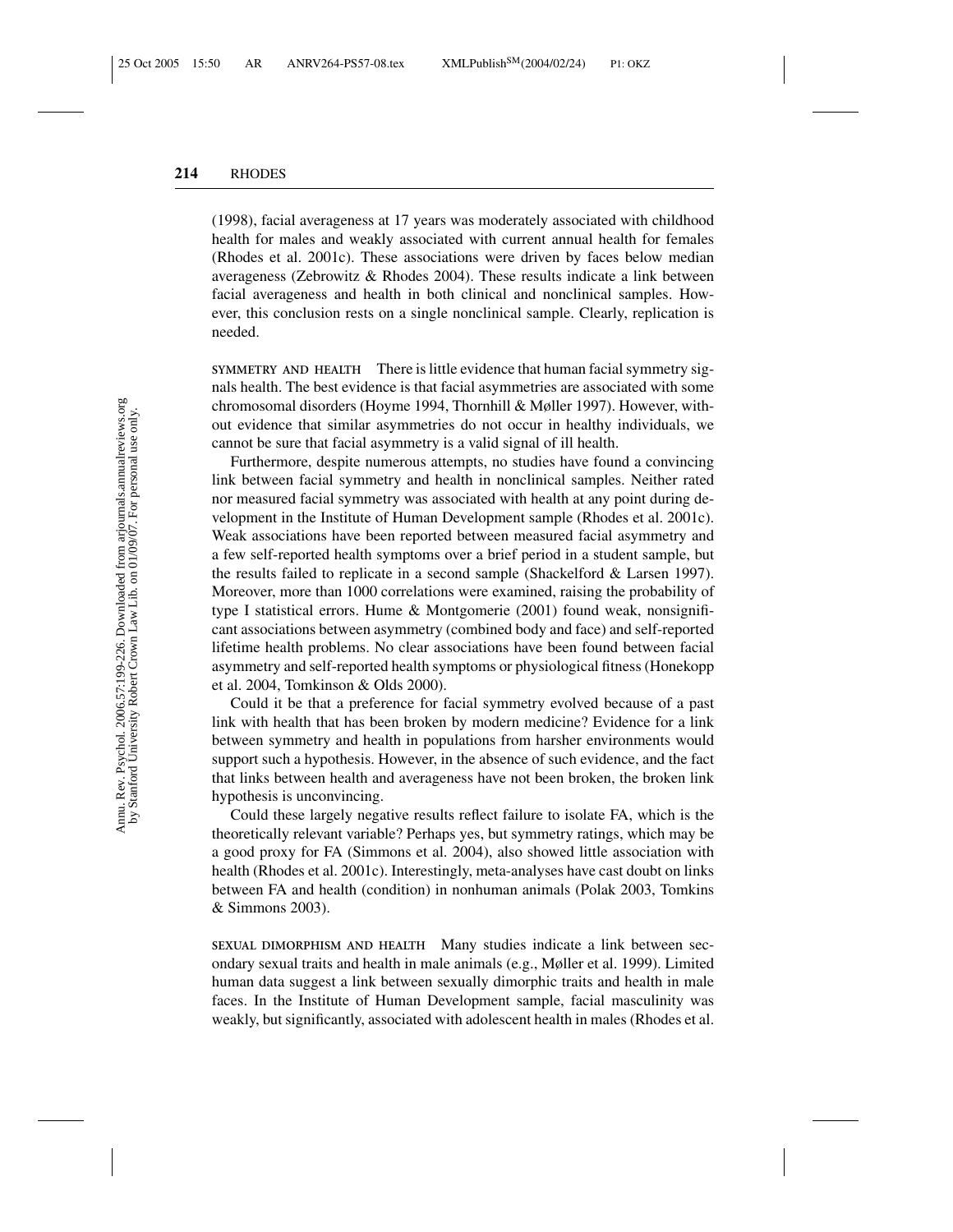2003a). Again, this link was restricted to faces that were below the median in masculinity, suggesting that low levels of masculinity signal poor health (Zebrowitz & Rhodes 2004). Curiously, although femininity is more attractive than masculinity, no link was found with health for female faces (Rhodes et al. 2003a).

**SUMMARY AND IMPLICATIONS** Facial attractiveness and some of its components may have modest associations with health, although the evidence is far from overwhelming. The link may be strongest when stress is greatest, with unattractive deviations from averageness and symmetry associated with some chromosomal disorders and associations in nonclinical samples often limited to faces below the median in attractiveness. In nonclinical samples, links with health have been found for averageness and masculinity (male faces) but not for symmetry or femininity (female faces).

Before interpreting these results, we should consider their limitations. Health generally has not been measured well. Subjective and unvalidated self-report measures of illnesses or symptoms often are used. These are vulnerable to memory failures and biases whereby unattractive individuals, who may be unhappy because of poorer treatment (see, e.g., Langlois et al. 2000), recall more negative experiences (see, e.g., Teasdale & Russell 1983) than do more attractive individuals. Self-reports of recent symptoms are less susceptible to memory biases but provide limited information about health. Only the Institute for Human Development sample has health scores based on detailed, lifetime medical records. Overall, the number of studies is small, and relatively few unpublished data sets with no association between appearance and health could change the picture. More studies are needed that use samples for which objective, detailed health information is available. Samples from traditional societies, where modern medical interventions are limited, would also be informative if good health information was available.

Notwithstanding these caveats, the reported associations of health with attractiveness and some of its components suggest that preferences are not arbitrary, but instead may be adaptations for mate choice. In some cases, the associations were restricted to faces below the median in attractiveness, possibly reflecting stronger selection pressure to avoid low-quality mates than to make distinctions among higher-quality individuals.

Little is known about whether attractive individuals provide indirect genetic benefits, such as heritable resistance to disease, or direct benefits, such as reduced risk of contagion or better parental care, or both. The better treatment and outcomes afforded attractive individuals could contribute to any direct benefits. Any preference for genetically heterozygous individuals would presumably evolve via direct benefits because heterozygosity is not heritable. The same would be true for the preference for averageness, if its health benefits result from heterozygosity (Gangestad & Buss 1993, Thornhill & Gangestad 1993). However, some heritable benefits seem likely, given the heritability of health (Bouchard et al. 1990, Flint & Goodwin 1999, Reed & Dick 2003, Winkelman et al. 2000).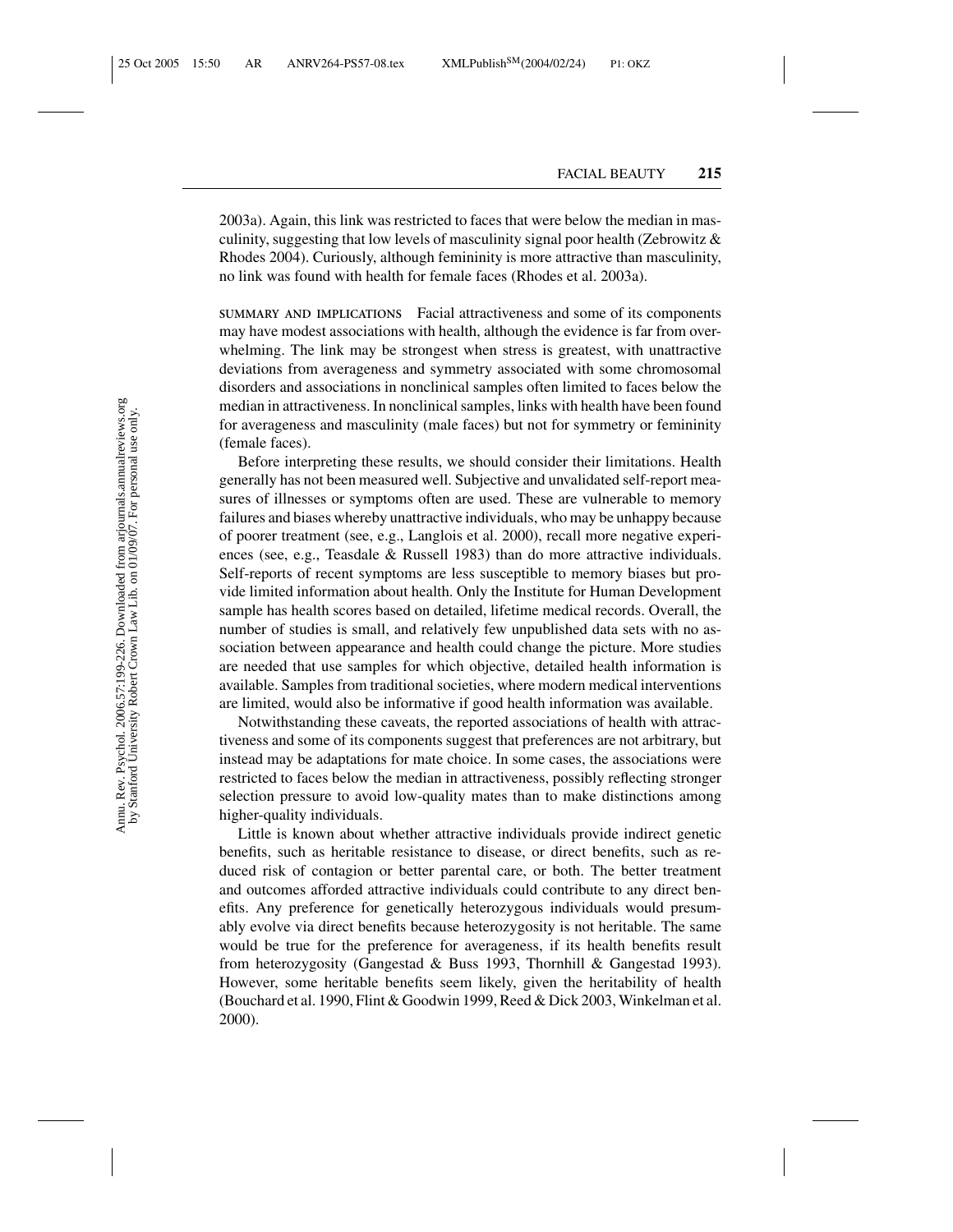Femininity is the strongest component of female attractiveness, but it showed no association with health (although only one study has looked for this). Femininity may signal fertility rather than health per se (Johnston 2000, Johnston  $\&$ Franklin 1993, Symons 1979). The reasoning is that high estrogen/androgen ratios are associated with both feminine characteristics (e.g., small jaw, full lips) and fertility. A preference for feminine faces, therefore, would target sexually mature females. Facial femininity could also signal individual differences in fertility in adult females, to the extent that femininity declines with age.

The hallmark of an adaptation is specialized design (Williams 1966). The shift to prefer more masculine male faces at the fertile phase of the menstrual cycle could be a specialization for obtaining indirect genetic benefits when conception is likely, given that masculinity signals health (Rhodes et al. 2003a). However, it remains to be seen whether the health benefits are heritable. An increased preference for healthy-looking faces in the luteal (postfertile) phase of the menstrual cycle has been interpreted as a specialization for obtaining direct benefits, such as reduced risk of contagion, after conception (Jones et al. 2004). Interestingly, no cyclic change has been found in the preference for facial symmetry (Koehler et al. 2002), which appears to be a poorer indicator of health.

Another possible specialization is a preference for mixed-race faces, which look healthier than single-race faces (Rhodes et al. 2005b). If parents from different races are more likely to have different locally adapted gene complexes than are parents from the same race, then a preference for mixed-race faces could be a specialization for obtaining heterozygous mates with enhanced disease resistance. Alternatively, a preference for mixed-race faces could be an inbreeding avoidance mechanism.

Restriction of preferences to opposite-sex faces could indicate specialized design for mate choice. However, there is no evidence for such restriction (see metaanalyses). Nor does a restriction of preference seem likely, given the similarity of male and female faces; its absence is certainly not evidence against preferences being adaptations for mate choice.

# **Preferences as By-Products of How Brains Process Information**

By-product accounts attribute preferences to general information processing mechanisms that evolved through natural selection, in the absence of any link with mate quality. However, there does seem to be a link between attractive traits and health, so where does this leave by-product accounts? One possibility is that multiple selection pressures have shaped preferences (Weary et al. 1993). For example, attractive traits may arise as by-products of information processing systems but subsequently may evolve into honest indicators of mate quality (Garcia & Ramirez 2005). Alternatively, information-processing mechanisms may determine which of many honest indicators of mate quality come to be preferred.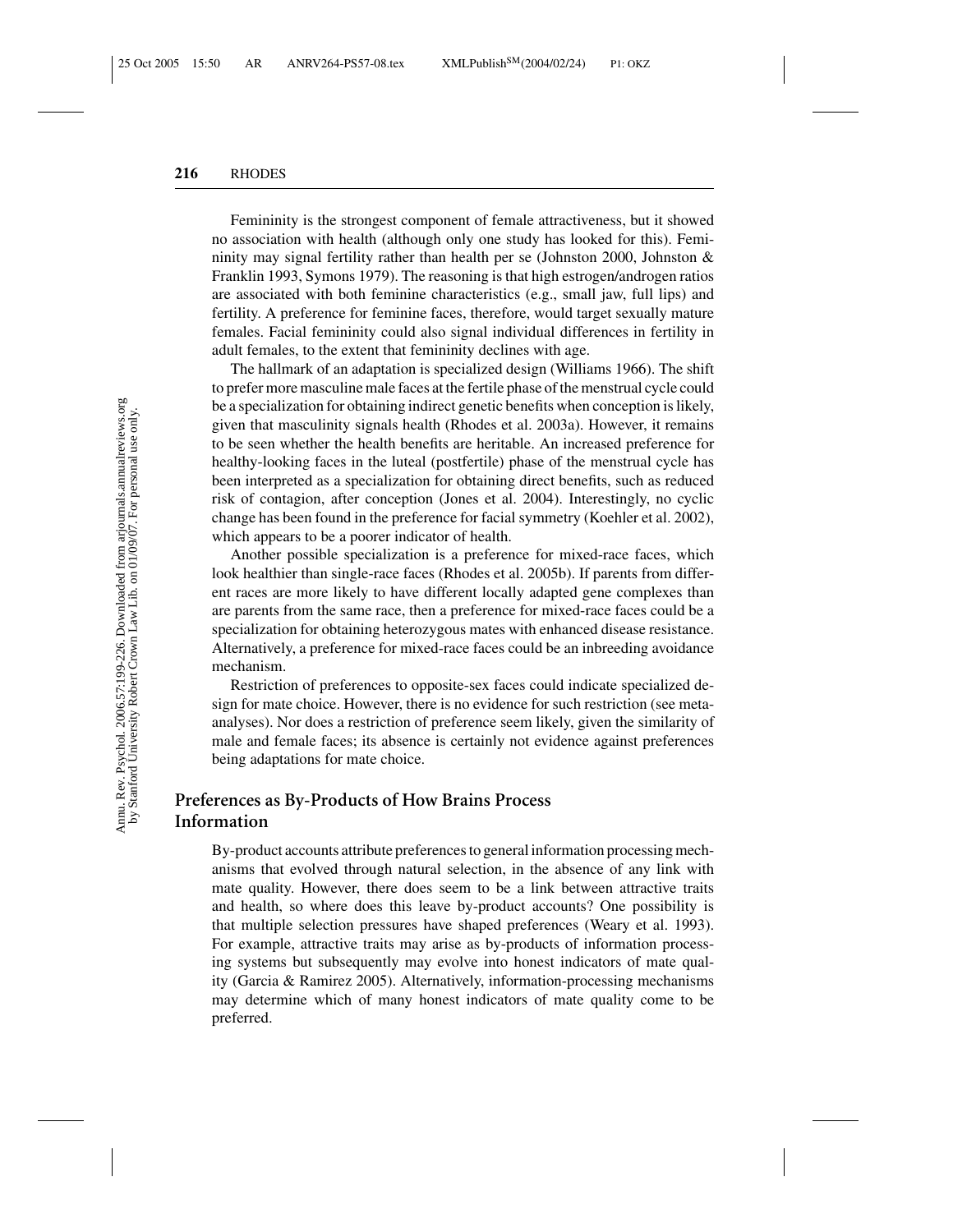A variety of information-processing mechanisms has been proposed to contribute to the evolution of preferences. Symmetry and averageness preferences have both been attributed to generalization effects in recognition (Enquist & Arak 1994, Jansson et al. 2002, Johnstone 1994). When trained to treat slightly asymmetric patterns as members of the same category, generalization produces strong responses to the symmetric category prototype or average. Preferences for extreme sexual dimorphism have been attributed to learning mechanisms that produce "peak shift," whereby extreme exemplars generate stronger responses than do the training exemplars in discrimination learning (Enquist & Arak 1994, Enquist et al. 2002, Guilford & Dawkins 1991, Weary et al. 1993).

Support for these accounts initially came from neural network simulations, in which preferences emerged from a variety of training situations in the absence of any link between the preferred traits and mate quality. These simulations may not behave like real biological recognition systems (Dawkins & Guilford 1995), but studies with animals and humans yield similar results (Ghirlanda et al. 2002, Jansson et al. 2002, Rhodes 1996). It remains an open question, however, whether the natural environment provides the kind of "training" needed to induce the face preferences that we have, although attempts have been made to address this question for animal preferences (Weary et al. 1993). Nor is it obvious that strong responses in recognition tasks are the same as preferences, which have affective and motivational components.

A preference for average (and symmetric) faces could also be a by-product of their subjective familiarity and a preference for familiar stimuli (Bornstein 1989, Halberstadt et al. 2003, Langlois & Roggman 1990, Langlois et al. 1994, Light et al. 1981, Rhodes et al. 2001a, Zajonc 1968). It is currently unclear just how familiarity and associated perceptual fluency (Reber et al. 2004) contribute to these preferences (Corneille et al. 2005, Langlois et al. 1994, Monin 2003), although the appeal of average faces does not seem to be a generalized mere exposure effect (Halberstadt et al. 2003; Rhodes et al. 2001a, 2005a).

If preferences are by-products of the way that brains process information, then they should not be restricted to potential mates but should occur widely for familiar stimuli. And they do. Average exemplars are attractive in every category examined (Halberstadt & Rhodes 2000, 2003; Halberstadt et al. 2003), and symmetry is attractive for many stimuli (Corballis & Beale 1976, Kubovy 2000). The generality of these preferences suggests that general information-processing mechanisms contribute to them. An interesting exception may be inverted faces, for which a symmetry preference is not found (Little & Jones 2003). However, this result is not inconsistent with recognition by-product accounts that require experience with a class of objects for preferences to emerge because inverted faces are rarely seen (see, e.g., Enquist et al. 2002).

The original goal of by-product accounts of preferences was to explain the ultimate (evolutionary) causes of preferences. However, they are also informative about their proximate causes, i.e., the psychological mechanisms that currently generate preferences. The studies reviewed above suggest that a variety of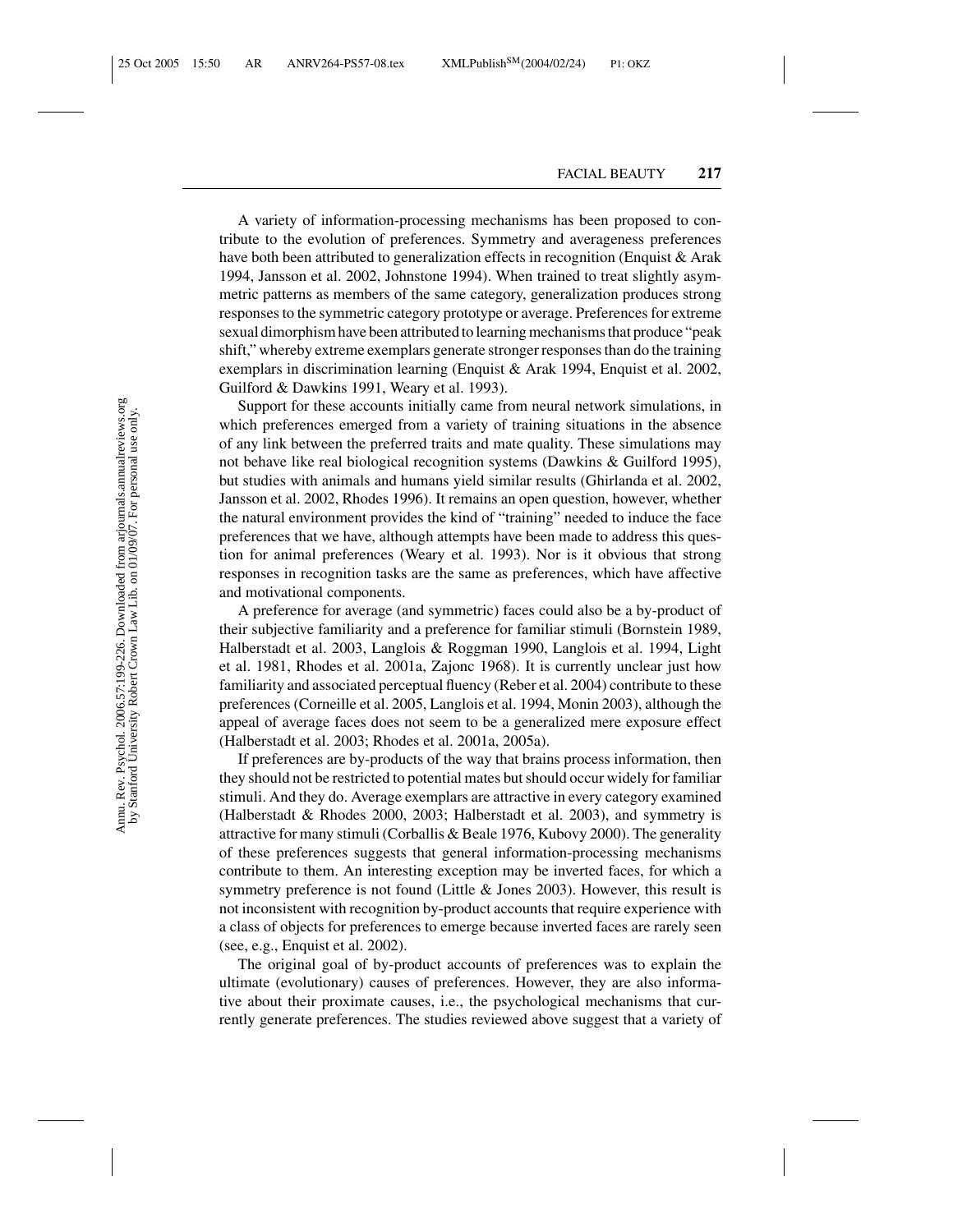information-processing mechanisms contribute to our preferences. These include mechanisms that abstract category prototypes and generalize responses from exemplars to prototypes and learning mechanisms that respond strongly to extreme exemplars.

# **CONCLUSIONS AND FUTURE DIRECTIONS**

An evolutionary perspective in psychology is not new, as the William James quote at the outset of this chapter indicates. However, the past decade has seen evolutionary psychology emerge as a distinct field within psychology (Barkow et al. 1992, Barrett et al. 2002, Pinker 1997). In this chapter, we have seen how an evolutionary perspective has shaped research on facial attractiveness. We have seen that averageness, symmetry, and sexual dimorphism are attractive in both male and female faces (contrary to recent claims that feminine male faces are attractive). We have seen some evidence that attractive traits may signal health, which is an important aspect of mate quality, although the evidence is far from compelling. And we have seen that the way our brains process information also shapes our preferences.

There are many exciting directions for future research. More studies are needed on whether facial attractiveness and its components signal health and other aspects of mate quality. Recently, male facial attractiveness has been linked to genetic heterozygosity at sites involved in immune function. Future studies should determine which components of male attractiveness (masculinity, averageness, symmetry) mediate this link, and whether female attractiveness is also linked to heterozygosity at these sites. A more direct test of a link between attractiveness and immunocompetence could also be done by challenging the immune system.

We know little about whether preferences generate heritable genetic benefits as proposed by the good genes model. We know little about the heritability of attractive facial traits and face preferences, as required by both Fisherian and good genes models. We know little about how facial attractiveness interacts with body attractiveness to determine overall attractiveness. We know that newborn infants prefer to look at faces that adults find attractive but know little about what traits they prefer. We know little about whether preferences change during development (e.g., at puberty). We know little about individual differences in face preferences, and whether they reflect different optimal strategies for individuals of differing mate value (Little et al. 2001, Penton-Voak et al. 2003) or self-similarity preferences (Buston & Emlen 2003, De Bruine 2004). We know that experience affects what we find attractive (Perrett et al. 2002, 2003; Rhodes et al. 2003b), but we know little about the temporal dynamics of these effects, including whether there are sensitive periods in which experience has stronger effects and whether sexual imprinting occurs in humans (Little & Perrett 2002). Clearly, the evolutionary psychology of facial attractiveness is just beginning!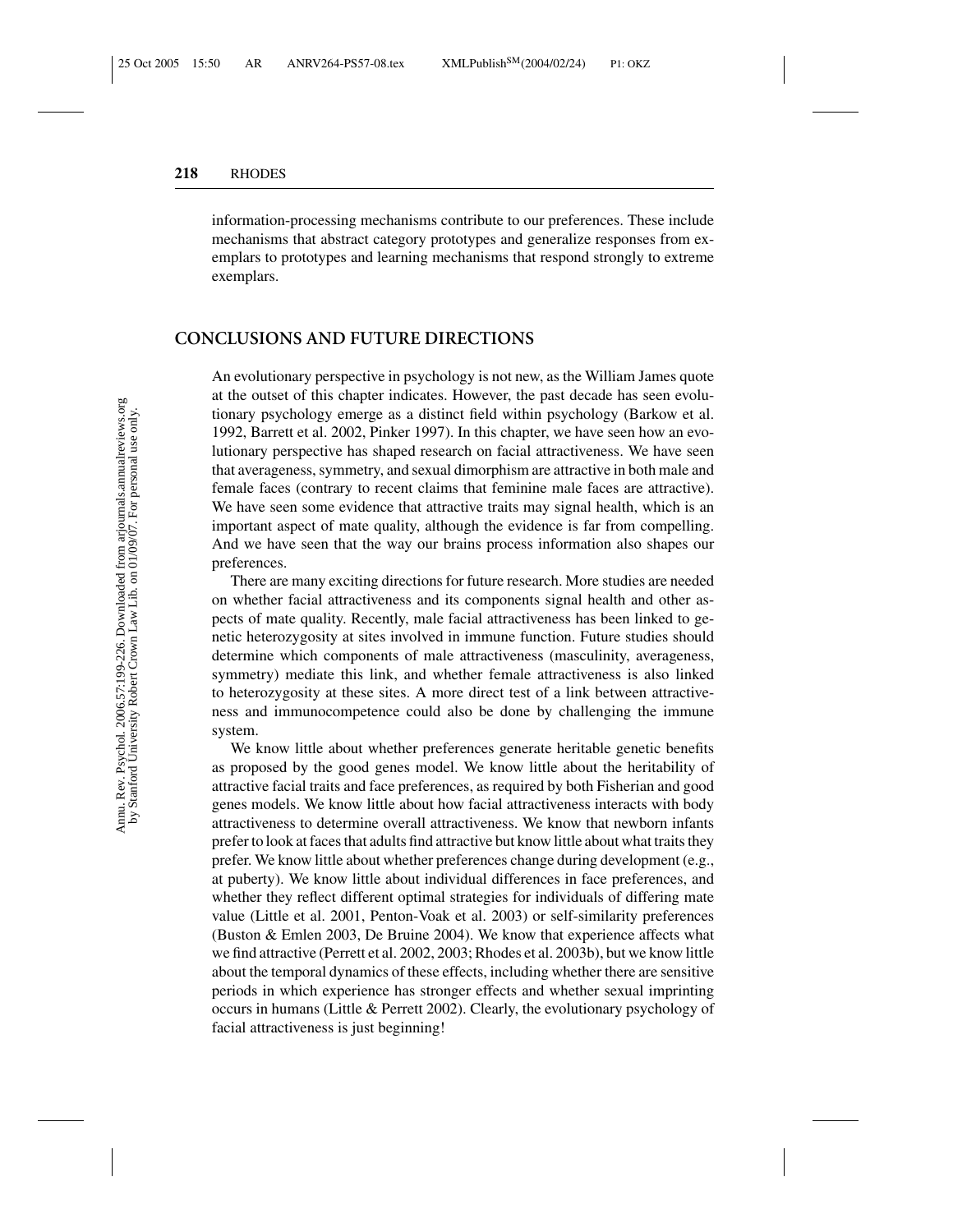#### **ACKNOWLEDGMENTS**

This work was supported by the Australian Research Council. I thank Leigh Simmons, Leslie Zebrowitz, Jamin Halberstadt, Marianne Peters, Dave Perrett, and Daphne Maurer for stimulating discussions about these issues. I also thank Leigh Simmons, Daphne Maurer, Hugh Wilson, Fran Wilkinson, Linda Jeffery, and members of the Facelab for comments on an earlier version of the manuscript. I thank Chris Winkler for assistance with the literature searches and Louise Ewing for assistance with literature searches and manuscript preparation.

#### **The** *Annual Review of Psychology* **is online at http://psych.annualreviews.org**

#### **LITERATURE CITED**

- Aharon I, Etcoff NL, Ariely D, Chabris CF, O'Connor E, Breiter HC. 2001. Beautiful faces have variable reward value: fMRI and behavioral evidence. *Neuron* 32:537–51
- Alley TR, Cunningham MR. 1991. Averaged faces are attractive, but very attractive faces are not average. *Psychol. Sci.* 2:123–25
- Andersson M. 1994. *Sexual Selection*. Princeton, NJ: Princeton Univ. Press
- Andersson M, Iwasa Y. 1996. Sexual selection. *Trends Ecol. Evol.* 11:53–58
- Armstrong J. 2004. *The Secret Power of Beauty: Why Happiness is in the Eye of the Beholder*. London: Allen Lane
- Barkow JH, Cosmides L, Tooby J, eds. 1992. *The Adapted Mind*. New York: Oxford Univ. Press
- Barrett L, Dunbar R, Lycett J. 2002. *Human Evolutionary Psychology*. Princeton, NJ: Princeton Univ. Press
- Basolo AL. 1990. Female preference predates the evolution of the sword in sword-tail fish. *Science* 250:808–10
- Benson P, Perrett D. 1992. Face to face with the perfect image. *New Sci.* 1809:32–35
- Berry DS. 2000. Attractiveness, attraction, and sexual selection: evolutionary perspectives on the form and function of physical attractiveness. In *Advances in Experimental Social Psychology*, ed. MP Zanna, 32: 273–342. San Diego, CA: Academic
- Berscheid E, Reis HT. 1998. Attraction and close relationships. In *The Handbook of Social Psychology*, ed. DT Gilbert, ST Fiske,

G Lindzey, pp. 193–281. New York/London: Oxford Univ. Press. 4th ed.

- Berscheid E, Walster E. 1974. Physical attractiveness. *Adv. Exp. Soc. Psychol.* 7:157–15
- Bornstein RF. 1989. Exposure and affect: overview and meta-analysis of research, 1968–1987. *Psychol. Bull.* 106:265–89
- Bouchard TJ, Lykken DT, McGue M, Segal NL, Tellegen A. 1990. Sources of human psychological differences: the Minnesota study of twins reared apart. *Science* 250:223–50
- Brooks M, Pomiankowski A. 1994. Symmetry is in the eye of the beholder. *Trends Ecol. Evol.* 9:201–2
- Bruce V, Burton A, Dench N. 1994. What's distinctive about a distinctive face? *Q. J. Exp. Psychol.* 47A:119–41
- Buss DM. 1989. Sex differences in human mate preferences: evolutionary hypotheses tested in 37 cultures. *Behav. Brain Sci.* 12:1–49
- Buston PM, Emlen ST. 2003. Cognitive processes underlying mate choice: the relationship between self perception and mate preference in Western society. *Proc. Natl. Acad. Sci. USA* 100:8805–10
- Cohen J. 1977. *Statistical Power Analysis for the Behavioural Sciences*. New York: Academic. Rev. ed.
- Concar D. 1995. Sex and the symmetrical body. *New Sci.* 146:40–44
- Corballis MC, Beale IL. 1976. *The Psychology of Left and Right*. Hillsdale, NJ: Erlbaum
- Corneille O, Monin B, Pleyers G. 2005. Is positivity a cue or a response option? Warm-glow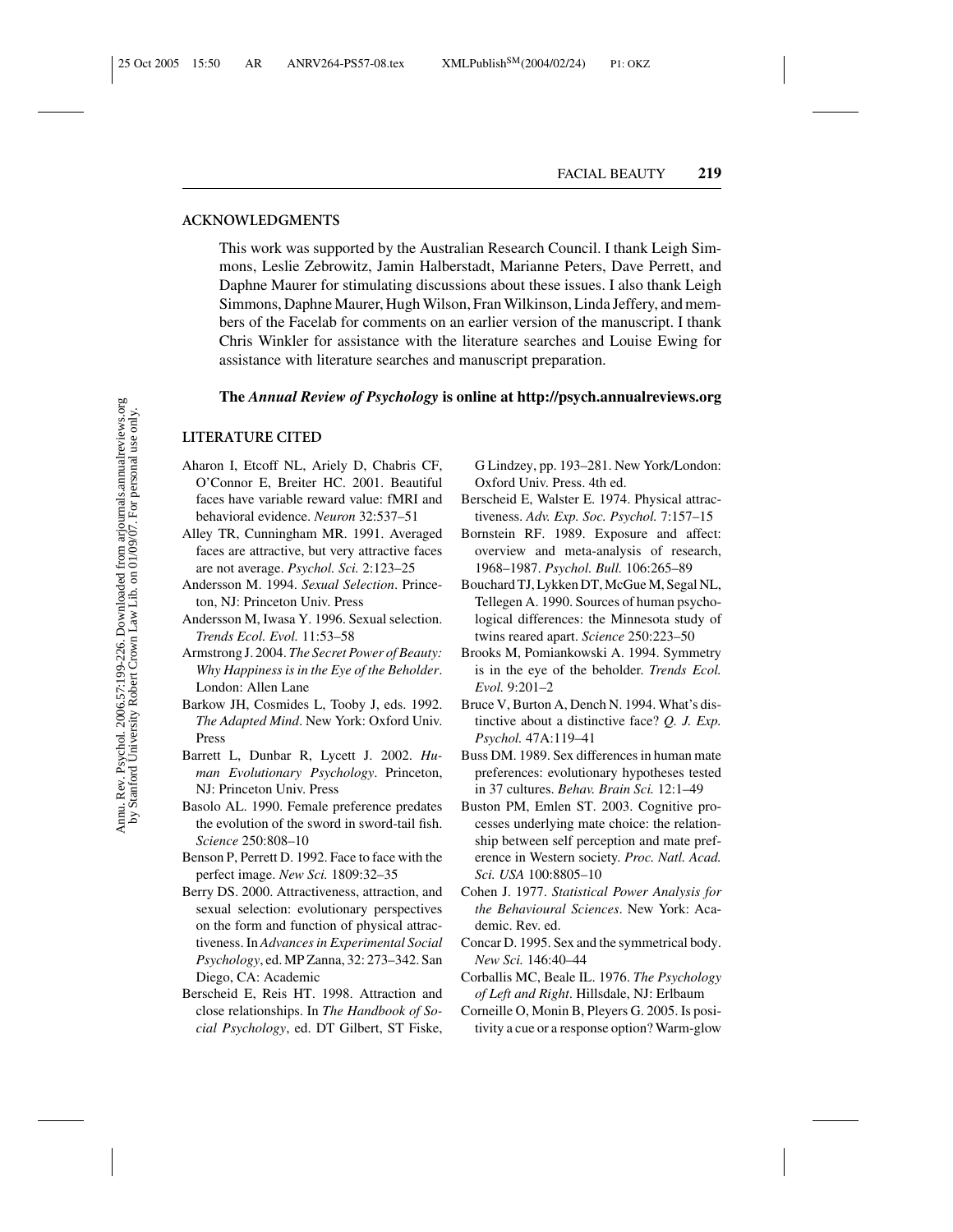vs. evaluative-matching in the familiarity for attractive and not-so-attractive faces. *J. Exp. Soc. Psychol.* 41(4):431–37

- Cronin H. 1991. *The Ant and the Peacock: Altruism and Sexual Selection from Darwin to Today*. Cambridge: Cambridge Univ. Press
- Cunningham MR. 1986. Measuring the physical in physical attractiveness: quasiexperiments on the sociobiology of female facial beauty. *J. Personal. Soc. Psychol.* 50: 925–35
- Cunningham MR, Barbee AP, Pike CL. 1990. What do women want? Facialmetric assessment of multiple motives in the perception of male facial physical attractiveness. *J. Personal. Soc. Psychol.* 59:61–72
- Cunningham MR, Roberts AR, Barbee AP, Druen PB, Wu C-H. 1995. "Their ideas of beauty are, on the whole, the same as ours": consistency and variability in the crosscultural perception of female physical attractiveness. *J. Personal. Soc. Psychol.* 68:261– 79
- Daly M, Wilson MI. 1999. Human evolutionary psychology and animal behaviour. *Anim. Behav.* 57:509–19
- Darwin C. 1998/1874. *The Descent of Man*. Amherst, NY: Prometheus
- Dawkins MS, Guilford T. 1995. What are conventional signals? *Anim*. *Behav.* 49:1689–95
- De Bruine L. 2004. Facial resemblance increases the attractiveness of same-sex faces more than other-sex faces. *Proc. R. Soc. Lond. Ser. B Biol. Sci.* 271:2085–90
- Dion K, Berscheid E, Walster E. 1972. What is beautiful is good. *J. Personal. Soc. Psychol.* 24:285–90
- Dunkle JH, Francis PL. 1990. The role of facial masculinity/femininity in the attribution of homosexuality. *Sex Roles* 23:157–67
- Eagly AH, Ashmore RD, Makhijani MG, Longo LC. 1991. What is beautiful is good: a meta-analytic review of research on the physical attractiveness stereotype. *Psychol. Bull.* 110:109–28
- Endler JA, Basolo AL. 1998. Sensory ecology, receiver biases and sexual selection. *Trends Ecol. Evol.* 13:415–20
- Enquist M, Arak A. 1994. Symmetry, beauty and evolution. *Nature* 372:169–72
- Enquist M, Ghirlanda S, Lundquist D, Wachtmeister CA. 2002. An ethological theory of attractiveness. See Rhodes & Zebrowitz 2002, pp. 127–51
- Etcoff N. 1999. *Survival of the Prettiest: The Science of Beauty*. New York: Anchor/Doubleday. 325 pp.
- Farkas LG. 1988. Age- and sex-related changes in facial proportions. In *Anthropometric Proportions in Medicine*, ed. LG Farkas, IR Munro, pp. 29–56. Springfield, IL: Thomas
- Feingold A. 1990. Gender differences in effects of physical attractiveness on romantic attraction: comparison across five research domains. *J. Personal. Soc. Psychol.* 59:981– 93
- Feingold A. 1992. Good-looking people are not what we think. *Psychol. Bull.* 111:304–41
- Fink B, Penton-Voak I. 2002. Evolutionary psychology of facial attractiveness. *Curr. Dir. Psychol. Sci.* 11:154–58
- Fisher RA. 1915. The evolution of sexual preference. *Eugen. Rev.* 7:184–92
- Flint J, Goodwin G. 1999. Psychiatric genetics: a genetic basis for health? *Curr. Biol.* 9: R326–28
- Folstad I, Karter AJ. 1992. Parasites, bright males, and the immunocompetence handicap. *Am. Nat.* 139:603–22
- Frost P. 1994. Preference for darker faces in photographs at different phases on the menstrual cycle: preliminary assessment of evidence for a hormonal relationship. *Percept. Mot. Skills* 79:507–14
- Gangestad SW, Buss DM. 1993. Pathogen prevalence and human mate preferences. *Ethol. Sociobiol.* 14:89–96
- Gangestad SW, Simpson JA. 2000. The evolution of human mating: tradeoffs and strategic pluralism. *Behav. Brain Sci.* 23:573–87
- Gangestad SW, Thornhill R. 1997. Human sexual selection and developmental stability. In *Evolutionary Social Psychology*, ed. JA Simpson, DT Kenrick, pp. 169–96. Hillsdale, NJ: Erlbaum
- Gangestad SW, Thornhill R. 2003. Facial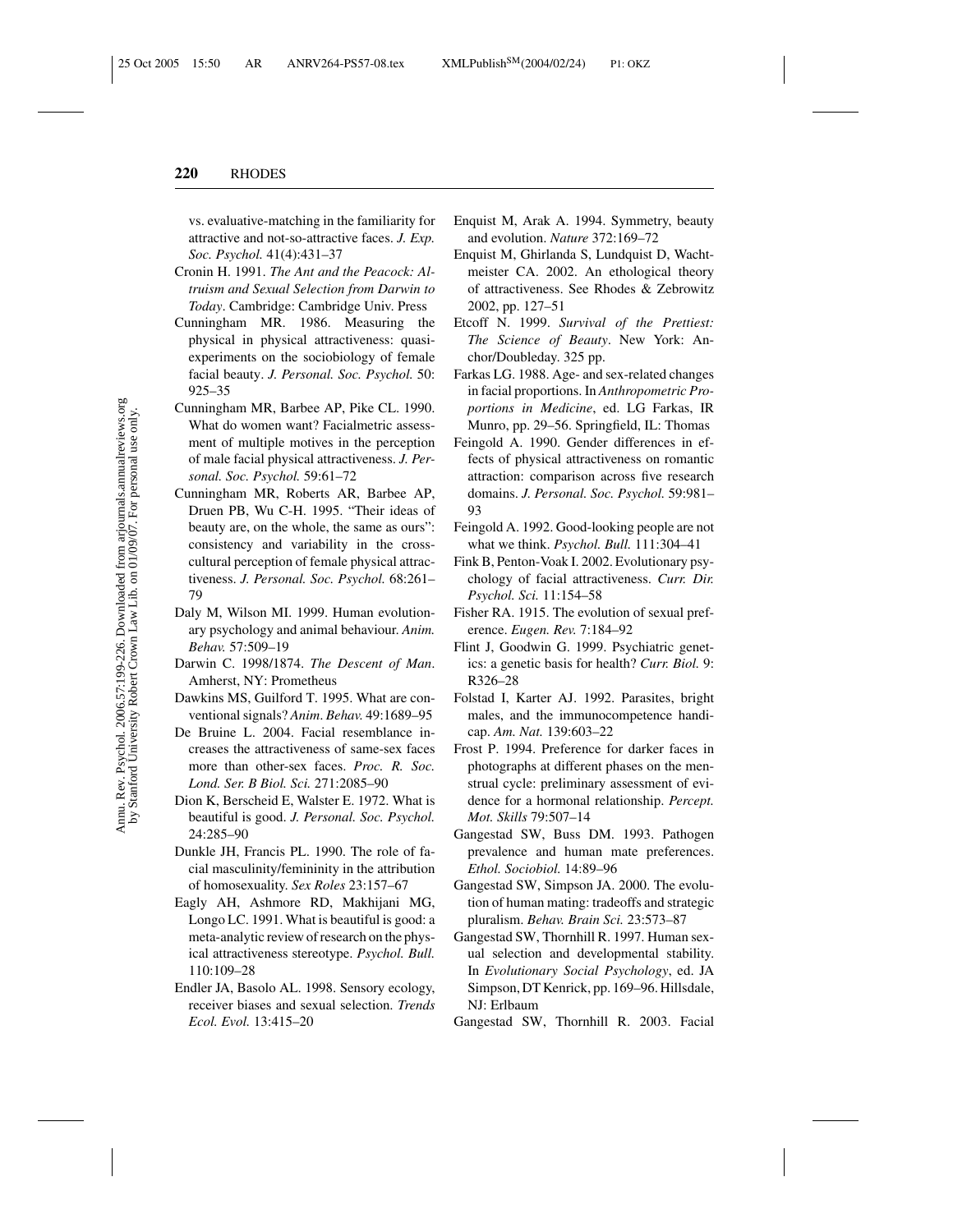masculinity and fluctuating asymmetry.*Evol. Hum. Behav.* 24:231–41

- Gangestad SW, Thornhill R, Yeo RA. 1994. Facial attractiveness, developmental stability, and fluctuating asymmetry. *Ethol. Sociobiol.* 15:73–85
- Garcia CM, Ramirez E. 2005. Evidence that sensory traps can evolve into honest signals. *Nature* 434:501–5
- Geldart S, Maurer D, Carney K. 1999. Effects of eye size on adults' aesthetic ratings of faces and 5-month-olds' looking times. *Perception* 28:361–74
- Getty T. 2000. Signalling health versus parasites. *Am. Nat.* 159:363–71
- Ghirlanda S, Jansson L, Enquist M. 2002. Chickens prefer beautiful humans. *Hum. Nat.* 13:383–89
- Gillen B. 1981. Physical attractiveness: a determinant of two types of goodness. *Personal. Soc. Psychol. Bull.* 7:384–87
- Grammer K, Fink B, Moller AP, Thornhill R. 2003. Darwinian aesthetics: sexual selection and the biology of beauty. *Biol. Rev.* 78:385– 407
- Grammer K, Thornhill R. 1994. Human (*Homo sapiens*) facial attractiveness and sexual selection: the role of symmetry and averageness. *J. Comp. Psychol.* 108:233–42
- Guilford T, Dawkins MS. 1991. Receiver psychology and the evolution of animal signals. *Anim. Behav.* 42:1–14
- Halberstadt J, Rhodes G. 2000. The attractiveness of nonface averages: implications for an evolutionary explanation of the attractiveness of average faces. *Psychol. Sci.* 11:285– 89
- Halberstadt J, Rhodes G. 2003. It's not just average faces that are attractive: computermanipulated averageness makes birds, fish, and automobiles attractive. *Psychon. Bull. Rev.* 10:149–56
- Halberstadt J, Rhodes G, Catty S. 2003. Subjective and objective familiarity as explanations for the attraction to average faces. In *Advances in Psychology Research*, ed. SP Shovov, 22:35–49. New York: Nova Sci.
- Hamilton WD, Zuk M. 1982. Heritable true fit-

ness and bright birds: a role for parasites? *Science* 218:384–87

- Henderson JJA, Anglin JM. 2003. Facial attractiveness predicts longevity. *Evol. Hum. Behav.* 24:351–56
- Honekopp J, Bartholome T, Jansen G. 2004. Facial attractiveness, symmetry and physical fitness in young women. *Hum. Nat.* 15:147– 67
- Hosoda M, Stone-Romero EF, Coats G. 2003. The effects of physical attractiveness on jobrelated outcomes: a meta-analysis of experimental studies. *Pers. Psychol.* 56:431–62
- Hoyme HE. 1994. Minor anomalies: diagnostic clues to aberrant human morphogenesis. In *Developmental Instability: Its Origins and Evolutionary Implications*, ed. TA Markow, pp. 309–17. Dordrecht, The Netherlands: Kluwer Acad.
- Hume DK, Montgomerie R. 2001. Facial attractiveness signals different aspects of "quality" in women and men. *Evol. Hum. Behav.* 22:93–112
- James W. 1892/1984. *Psychology, Briefer Course*. Cambridge, MA: Harvard Univ. Press
- Jansson L, Forkman B, Enquist M. 2002. Experimental evidence of receiver bias for symmetry. *Anim. Behav.* 63:617–21
- Johnston VS. 2000. Female facial beauty: the fertility hypothesis. *Pragmatics Cogn.* 8: 107–22
- Johnston VS, Franklin M. 1993. Is beauty in the eye of the beholder? *Ethol*. *Sociobiol.* 14: 183–99
- Johnston VS, Hagel R, Franklin M, Fink B, Grammer K. 2001. Male facial attractiveness: evidence for hormone-mediated adaptive design. *Evol. Hum. Behav.* 22:251–67
- Johnstone RA. 1994. Female preference for symmetrical males as a by-product of selection for mate recognition. *Nature* 372:172– 75
- Jones BC, Little AC, Burt D, Perrett DI. 2004. When facial attractiveness is only skin deep. *Perception* 33:569–76
- Jones BC, Little AC, Penton-Voak IS, Tiddeman BP, Burt DM, Perrett DI. 2001. Facial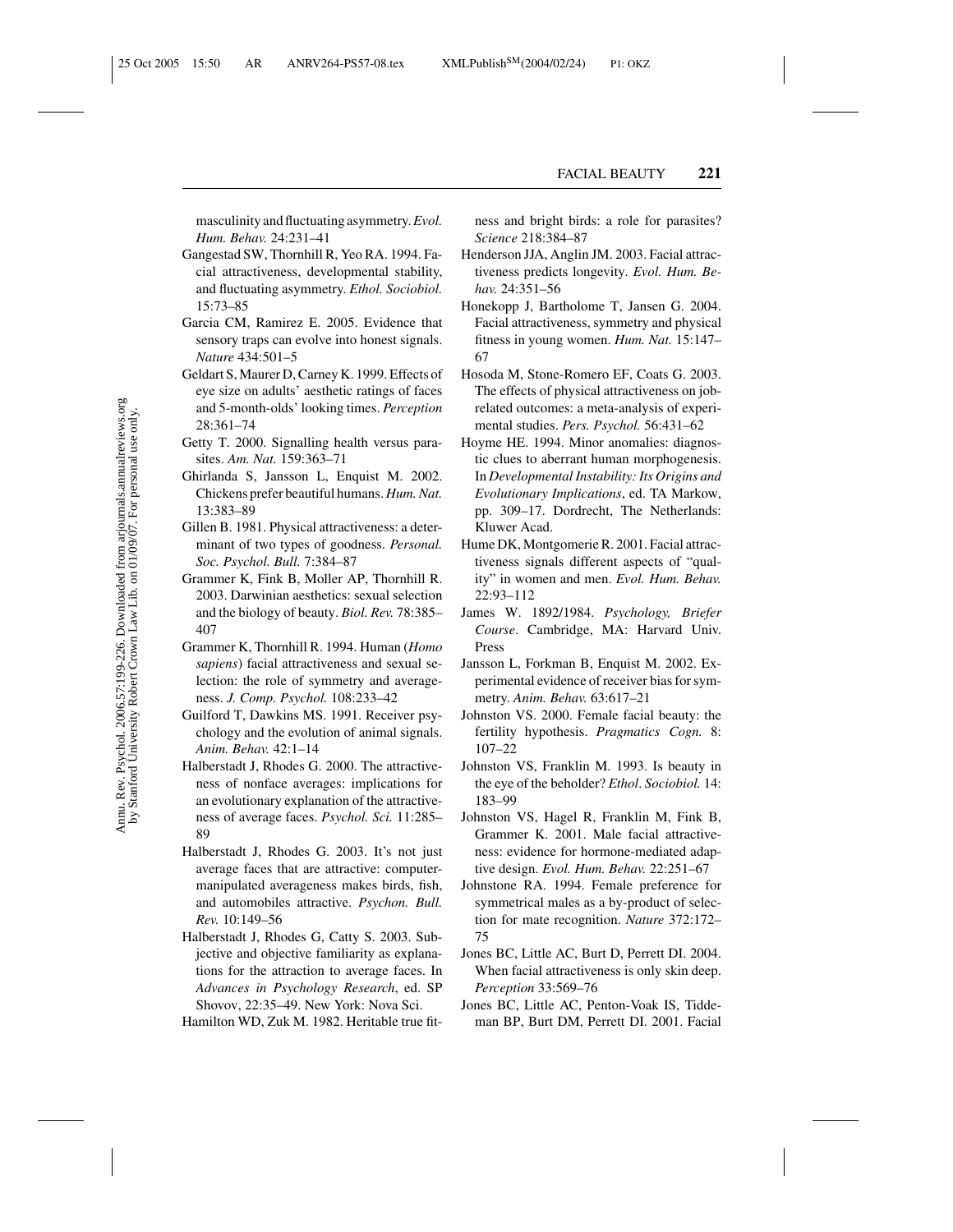symmetry and judgements of apparent health: support for a "good genes" explanation of the attractiveness-symmetry relationship. *Evol. Hum. Behav.* 22:417–29

- Jones D, Hill K. 1993. Criteria of facial attractiveness in five populations. *Hum. Nat.* 4: 271–96
- Kalick S, Zebrowitz LA, Langlois JH, Johnson RM. 1998. Does human facial attractiveness honestly advertise health? Longitudinal data on an evolutionary question. *Psychol. Sci.* 9:8–13
- Keating CF. 1985. Gender and the physiognomy of dominance and attractiveness. *Soc. Psychol. Q.* 48:61–70
- Kniffin K, Wilson DS. 2004. The effect of nonphysical traits on the perception of physical attractiveness: three naturalistic studies. *Evol. Hum. Behav.* 25:88–101
- Koehler N, Rhodes G, Simmons LW. 2002. Are human female preferences for symmetrical male faces enhanced when conception is likely? *Anim*. *Behav.* 64:233–38
- Koehler N, Simmons LW, Rhodes G, Peters M. 2004. The relationship between sexual dimorphism in human faces and fluctuating asymmetry. *Proc. R. Soc. Lond. Ser. B Biol. Sci.* 271:S233–36
- Koeslag JH. 1990. Koinophilia groups sexual creatures into species, promotes stasis, and stabilizes sexual behavior. *J. Theor. Biol.* 144:15–35
- Kowner R. 1996. Facial asymmetry and attractiveness judgment in developmental perspective. *J. Exp. Psychol. Hum. Percept. Perform.* 22:662–75
- Kubovy M. 2000. Visual and design arts. In *Encyclopedia of Psychology*, ed. AE Kazdin, pp. 188–93. London: Oxford Univ. Press
- Langlois JH, Kalakanis L, Rubenstein AJ, Larson A, Hallam M, Smoot M. 2000. Maxims or myths of beauty? A meta-analytic and theoretical review. *Psychol. Bull.* 126:390–423
- Langlois JH, Ritter JM, Roggman LA, Vaughn LS. 1991. Facial diversity and infant preferences for attractive faces. *Dev. Psychol.* 27: 79–84
- Langlois JH, Roggman LA. 1990. Attractive

faces are only average. *Psychol. Sci.* 1:115– 21

- Langlois JH, Roggman LA, Casey RJ, Ritter JM, Reiser-Danner LA, Jenkins VY. 1987. Infant preferences for attractive faces: rudiments of a stereotype? *Dev. Psychol.* 23:363– 69
- Langlois JH, Roggman LA, Musselman L. 1994. What is average and what is not average about attractive faces? *Psychol*. *Sci.* 5:214–20
- Langlois JH, Roggman LA, Reiser-Danner LA. 1990. Infants' differential responses to attractive and unattractive faces. *Dev. Psychol.* 26:153–59
- Light LL, Hollander S, Kayra-Stuart F. 1981. Why attractive people are harder to remember. *Personal. Soc. Psychol. Bull.* 7:269– 76
- Little AC, Burt DM, Penton-Voak IS, Perrett DI. 2001. Self-perceived attractiveness influences human female preferences for sexual dimorphism and symmetry in male faces. *Proc. R. Soc. Lond. Ser. B Biol. Sci.* 268:39– 44
- Little AC, Hancock PJB. 2002. The role of masculinity and distinctiveness in judgments of human male facial attractiveness. *Br. J. Psychol.* 93:451–64
- Little AC, Jones B. 2003. Evidence against perceptual bias views for symmetry preferences in human faces. *Proc. R. Soc. Lond. Ser. B Biol. Sci.* 270:1759–63
- Little AC, Perrett DI. 2002. Putting beauty back in the eye of the beholder. *Psychologist* 15:28–32
- Livshits G, Kobyliansky E. 1991. Fluctuating asymmetry as a possible measure of developmental homeostasis in humans: a review. *Hum. Biol.* 63:441–66
- Mealey L, Bridgstock R, Townsend GC. 1999. Symmetry and perceived facial attractiveness: a monozygotic co-twin comparison. *J. Personal. Soc. Psychol.* 76:151–58
- Meyer DA, Quong MW. 1999. The bio-logic of facial geometry. *Nature* 397:661–62
- Møller AP. 1990. Effects of a haematophagus mite on the barn swallow (*Hirundo rustics*):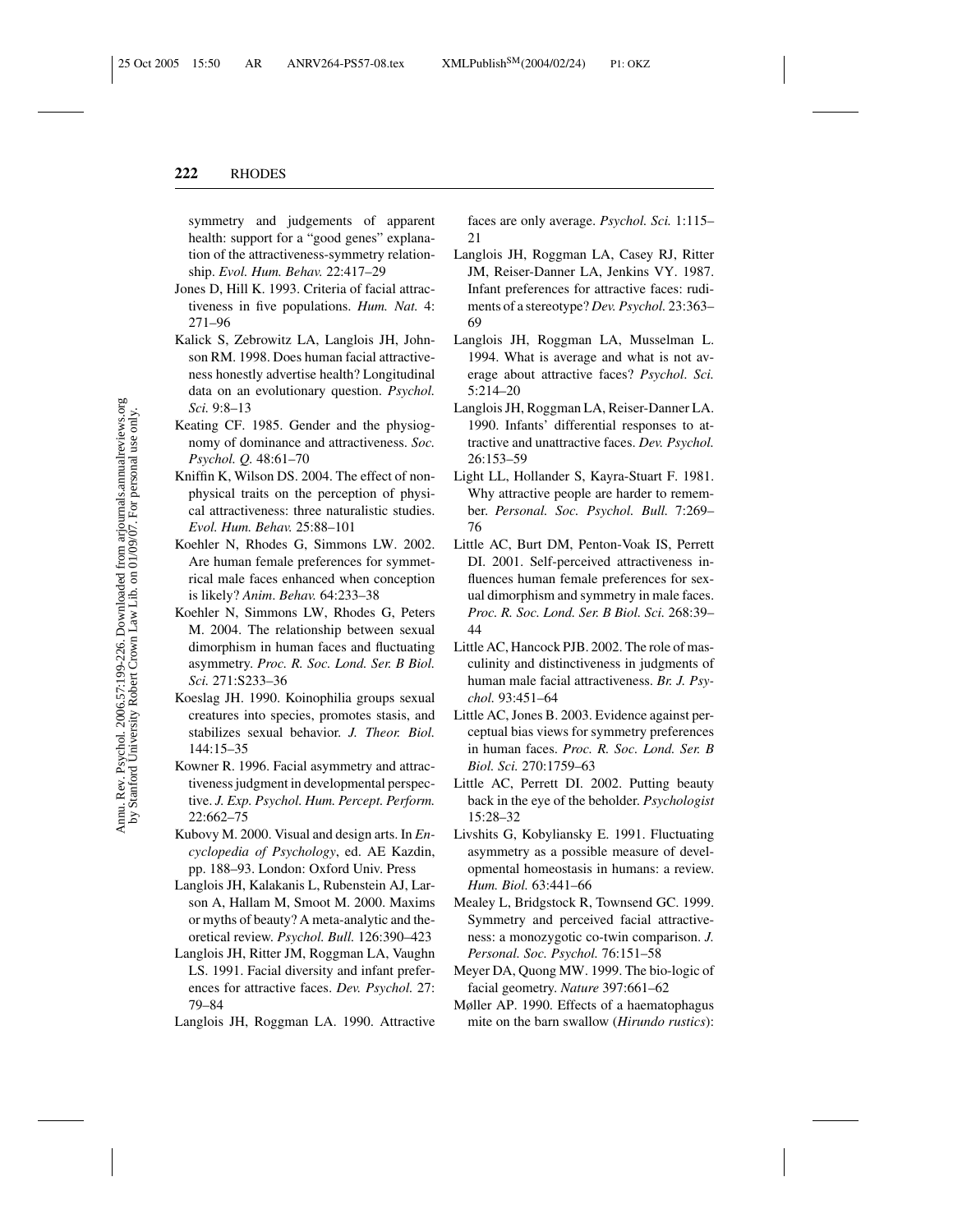a test of the Hamilton and Zuk hypothesis. *Evolution* 44:771–84

- Møller AP, Alatalo RV. 1999. Good genes effects in sexual selection. *Proc. R. Soc. Lond. Ser. B Biol. Sci.* 266:85–91
- Møller AP, Christe P, Lux E. 1999. Parasitism, host immune function, and sexual selection. *Q. Rev. Biol.* 74:3–74
- Møller AP, Swaddle JP. 1997. *Asymmetry, Developmental Stability and Evolution*. New York: Oxford Univ. Press
- Monin B. 2003. The warm glow heuristic: when liking leads to familiarity. *J. Personal. Soc. Psychol.* 85:1035–48
- Morris PE, Wickham LHV. 2001. Typicality and face recognition: a critical re-evaluation of the two factor theory. *Q. J. Exp. Psychol. A* 54:863–77
- Mueller U, Mazur A. 1996. Facial dominance of West Point cadets as a predictor of later military rank. *Soc. Forces* 74:823–50
- Neave N, Laing S, Fink B, Manning JT. 2003. Second to fourth digit ratio, testosterone and perceived male dominance. *Proc. R. Soc. Lond. Ser. B Biol. Sci.* 270:2167–72
- O'Doherty J, Winston J, Critchley H, Perrett D, Burt DM, Dolan RJ. 2003. Beauty in a smile: the role of medial orbitofrontal cortex in facial attractiveness. *Neuropsychologia* 41:147–55
- O'Toole AJ, Deffenbacher KA, Valentin D, Abdi H. 1994. Structural aspects of face recognition and the other-race effect. *Mem. Cogn.* 22:208–24
- O'Toole AJ, Deffenbacher KA, Valentin D, Mc-Kee K, Huff D, Abdi H. 1998. The perception of face gender: the role of stimulus structure in recognition and classification. *Mem. Cogn.* 26:146–60
- O'Toole AJ, Price T, Vetter T, Bartlett JC, Blanz V. 1999. 3D shape and 2D surface textures of human faces: the role of "averages" in attractiveness and age. *Image Vis. Comput.* 18:9– 19
- Palmer AC, Strobeck C. 1986. Fluctuating asymmetry: measurement, analysis, pattern. *Annu. Rev. Ecol. Syst.* 17:391–421
- Parsons PA. 1990. Fluctuating asymmetry:

an epigenetic measure of stress. *Biol. Rev.* 65:131–45

- Penton-Voak IS, Jacobson A, Trivers R. 2004. Populational differences in attractiveness judgments of male and female faces: comparing British and Jamaican samples. *Evol. Hum. Behav.* 25:355–70
- Penton-Voak IS, Jones BC, Little AC, Baker S, Tiddeman BP, et al. 2001. Symmetry, sexual dimorphism in facial proportions and male facial attractiveness. *Proc. R. Soc. Lond. Ser. B Biol. Sci.* 268:1617–23
- Penton-Voak IS, Little AC, Jones BC, Burt DM, Tiddeman BP, Perrett DI. 2003. Female condition influences preferences for sexual dimorphism in faces of male humans (*Homo sapiens*). *J. Comp. Psychol.* 117:264–71
- Penton-Voak IS, Perrett DI. 2000a. Consistency and individual differences in facial attractiveness judgements: an evolutionary perspective. *Soc. Res.* 67:219–44
- Penton-Voak IS, Perrett DI. 2000b. Female preference for male faces changes cyclically: further evidence. *Evol. Hum. Behav.* 21:39– 48
- Penton-Voak IS, Perrett DI. 2001. Male facial attractiveness: perceived personality and shifting preferences for male traits across the menstrual cycle. *Adv. Stud. Behav.* 30:219– 59
- Penton-Voak IS, Perrett DI, Castles DL, Kobayashi T, Burt DM, et al. 1999. Menstrual cycle alters face preference. *Nature* 399:741–42
- Perrett DI, Burt DM, Penton-Voak IS, Lee KJ, Rowland DA, Edwards R. 1999. Symmetry and human facial attractiveness. *Evol. Hum. Behav.* 20:295–307
- Perrett DI, Burt DM, Penton-Voak I, Little AC. 2003. Investigating an imprinting-like phenomenon in humans: partners and oppositesex parents have similar hair and eye colour. *Evol. Hum. Behav.* 24:43–51
- Perrett DI, Lee KJ, Penton-Voak I, Rowland D, Yoshikawa S, et al. 1998. Effects of sexual dimorphism on facial attractiveness. *Nature* 394:884–87
- Perrett DI, May KA, Yoshikawa S. 1994. Facial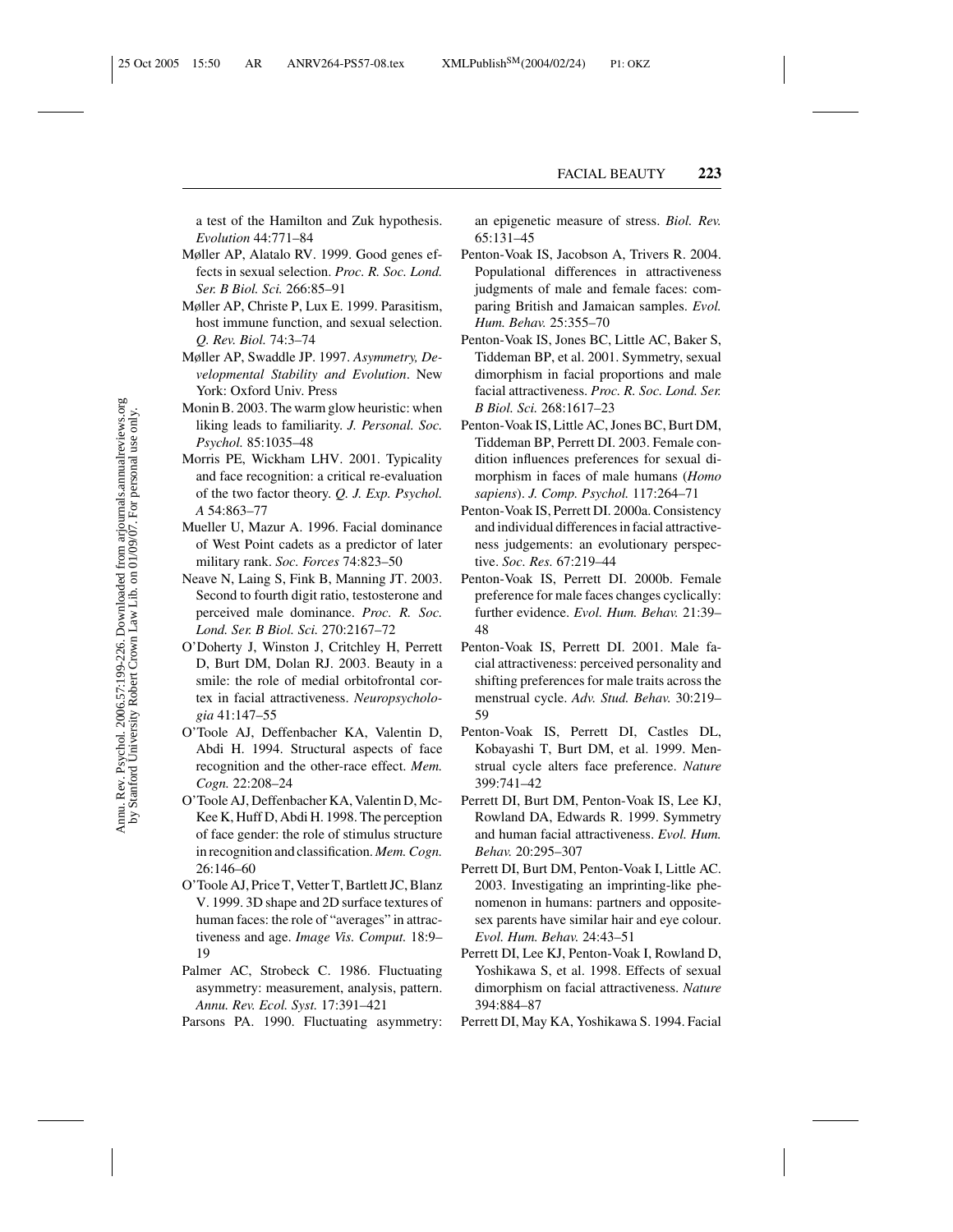shape and judgments of female attractiveness. *Nature* 368:239–42

- Perrett DI, Penton-Voak I, Little AC, Tiddeman B, Burt DM, et al. 2002. Facial attractiveness judgments reflect learning of parental age characteristics. *Proc. R. Soc. Lond. Ser. B Biol. Sci.* 269:873–80
- Peters A. 2000. Testosterone treatment is immunosuppressant in superb fairy wrens, yet free-living males with high testosterone are more immunocompetent. *Proc. R. Soc. Lond. Ser. B Biol. Sci.* 267:883–89
- Peterson MA, Rhodes G, eds. 2003. *Perception of Faces, Objects, and Scenes: Analytic and Holistic Processes*. New York: Oxford Univ. Press. 393 pp.
- Pinker S. 1997. *How the Mind Works*. New York: Norton
- Pittenger JB. 1991. On the difficulty of averaging faces: comments on Langlois and Roggman. *Psychol. Sci.* 2:351–53
- Polak M. 2003. *Developmental Instability: Causes and Consequences*. New York: Oxford Univ. Press
- Reber R, Schwarz N, Winkielman P. 2004. Processing fluency and aesthetic pleasure: is beauty in the perceiver's processing experience? *Personal*. *Soc. Psychol. Rev.* 8:364–82
- Reed T, Dick DM. 2003. Heritability and validity of healthy physical aging (wellness) in elderly male twins. *Twin Res.* 6:22–234
- Rhodes G. 1996. *Superportraits: Caricatures and Recognition*. Hove, UK: Psychol. Press
- Rhodes G, Chan J, Zebrowitz LA, Simmons LW. 2003a. Does sexual dimorphism in human faces signal health? *Proc. R. Soc. Lond. Ser. B Biol. Sci.* 270:S93–95
- Rhodes G, Halberstadt J, Brajkovich G. 2001a. Generalization of mere exposure effects to averaged composite faces. *Soc. Cogn.* 19:57– 70
- Rhodes G, Halberstadt J, Jeffery L, Palermo R. 2005a. The attractiveness of average faces is not a generalised mere exposure effect. *Soc. Cogn.* 23:205–17
- Rhodes G, Harwood K, Yoshikawa S, Nishitani M, McLean I. 2002. The attractiveness of average faces: cross-cultural evidence and

possible biological basis. In *Facial Attractiveness: Evolutionary, Cognitive and Social Perspectives*, ed. G Rhodes, LA Zebrowitz, pp. 35–58. Westport, CT: Ablex

- Rhodes G, Hickford C, Jeffery L. 2000. Sextypicality and attractiveness: Are supermale and superfemale faces super-attractive? *Br*. *J. Psychol.* 91:125–40
- Rhodes G, Jeffery L, Watson TL, Clifford CWG, Nakayama K. 2003b. Fitting the mind to the world: face adaptation and attractiveness aftereffects. *Psychol. Sci.* 14:558–66
- Rhodes G, Lee K, Palermo R, Weiss M, Yoshikawa M, McLean I. 2005b. Attractiveness of own-race, other-race and mixed-race faces. *Perception* 34:319–40
- Rhodes G, Proffitt F, Grady JM, Sumich A. 1998. Facial symmetry and the perception of beauty. *Psychon. Bull. Rev.* 5:659–69
- Rhodes G, Roberts J, Simmons L. 1999a. Reflections on symmetry and attractiveness. *Psychol. Evol. Gend*. 1:279–95
- Rhodes G, Simmons L, Peters M. 2005c. Attractiveness and sexual behaviour: Does attractiveness enhance mating success? *Evol. Hum. Behav.* 26:186–201
- Rhodes G, Sumich A, Byatt G. 1999b. Are average facial configurations attractive only because of their symmetry? *Psychol. Sci.* 10:52–58
- Rhodes G, Tremewan T. 1996. Averageness, exaggeration, and facial attractiveness. *Psychol. Sci.* 7:105–10
- Rhodes G, Yoshikawa S, Clark A, Lee K, McKay R, Akamatsu S. 2001b. Attractiveness of facial averageness and symmetry in non-Western cultures: in search of biologically based standards of beauty. *Perception* 30:611–25
- Rhodes G, Zebrowitz LA. 2002. *Facial Attractiveness: Evolutionary, Cognitive, and Social Perspectives*. Westport, CT: Ablex. 311 pp.
- Rhodes G, Zebrowitz LA, Clark A, Kalick S, Hightower A, McKay R. 2001c. Do facial averageness and symmetry signal health? *Evol. Hum. Behav.* 22:31–46
- Rikowski A, Grammer K. 1999. Human body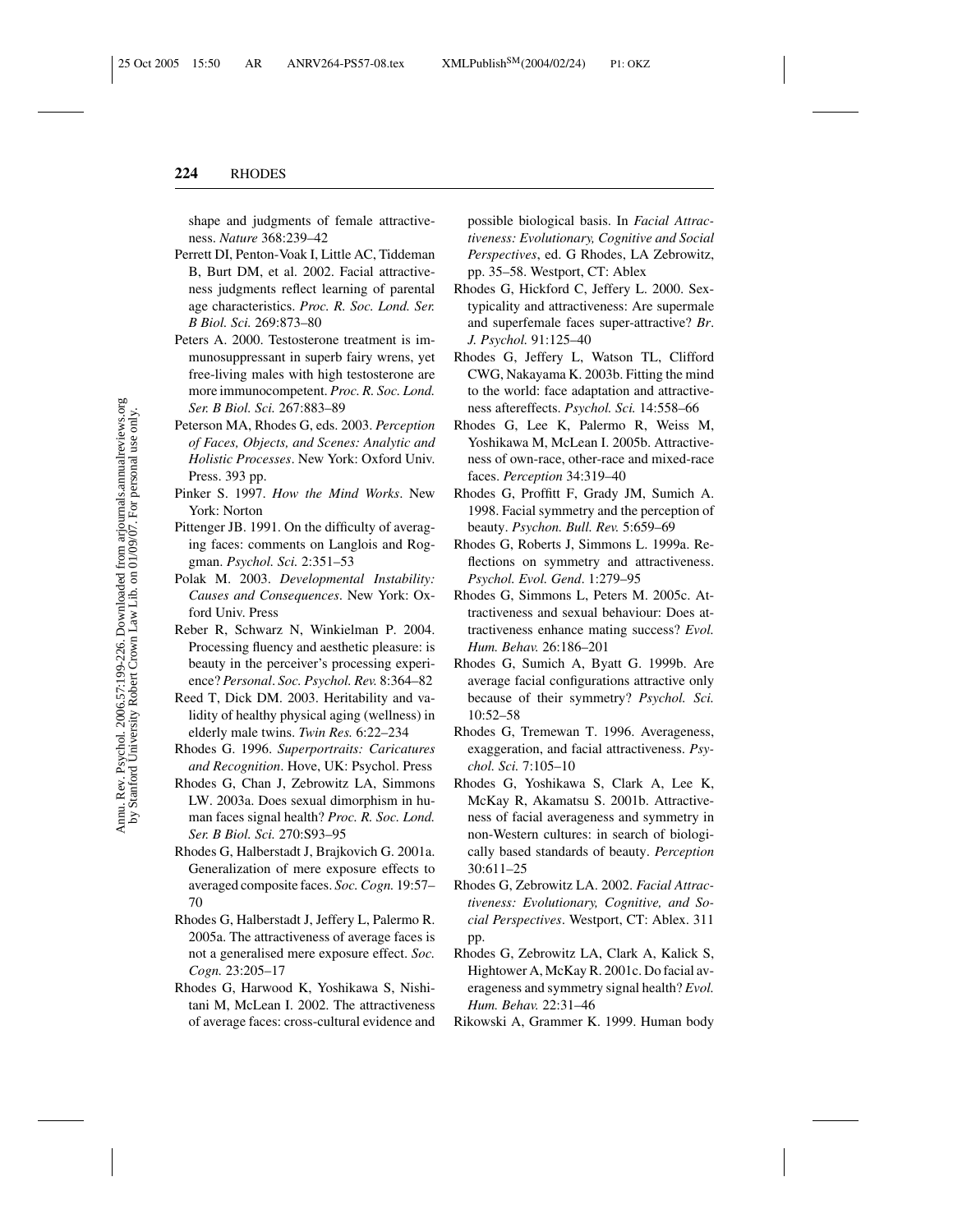odour, symmetry and attractiveness. *Biol. Sci.* 266:869–74

- Roberts SC, Little AC, Gosling LM, Perrett D, Carter V, et al. 2005. MHC-heterozygosity and human facial attractiveness. *Evol. Hum. Behav.* 26:213–26
- Rubenstein AJ, Kalakanis L, Langlois JH. 1999. Infant preferences for attractive faces: a cognitive explanation. *Dev. Psychol.* 35:848–55
- Rubenstein AJ, Langlois JH, Roggman LA. 2002. What makes a face attractive and why: the role of averageness in defining facial beauty. See Rhodes & Zebrowiz 2002, pp. 1–33
- Russell R. 2003. Sex, beauty, and the relative luminance of facial features. *Perception* 32:1093–107
- Ryan MJ, Rand AS. 1993. Sexual selection and signal evolution: the ghost of biases past.*Philos. Trans. R. Soc. Lond.* 340:187–95
- Samuels CA, Butterworth G, Roberts T, Graupner L, Hole G. 1994. Facial aesthetics babies prefer attractiveness to symmetry. *Perception* 23:823–31
- Samuels CA, Ewy R. 1985. Aesthetic perception of faces during infancy. *Br. J. Dev. Psychol.* 3:221–28
- Scheib JE, Gangestad SW, Thornhill R. 1999. Facial attractiveness, symmetry and cues of good genes. *Proc. R. Soc. Lond. Ser. B Biol. Sci.* 266:1913–17
- Shackelford TK, Larsen RJ. 1997. Facial asymmetry as an indicator of psychological, emotional, and physiological distress. *J. Personal. Soc. Psychol.* 72:456–66
- Shackelford TK, Larsen RJ. 1999. Facial attractiveness and physical health. *Evol. Hum. Behav.* 20:71–76
- Simmons LW, Rhodes G, Peters M, Koehler N. 2004. Are human preferences for facial symmetry focused on signals of developmental instability? *Behav. Ecol.* 15:864–71
- Slater A, Quinn PC, Hayes R, Brown E. 2000. The role of facial orientation in newborn infants' preference for attractive faces. *Dev. Sci.* 3:181–85
- Slater A, Van der Schulenberg C, Brown E, Badenoch M, Butterworth G, et al. 1998.

Newborn infants prefer attractive faces. *Infant Behav. Dev.* 21:345–54

- Soler C, Nunez M, Gutierrez R, Nunez J, Medina P, et al. 2003. Facial attractiveness in men provides clues to semen quality. *Evol. Hum. Behav.* 24:199–207
- Swaddle JP, Cuthill IC. 1995. Asymmetry and human facial attractiveness—symmetry may not always be beautiful. *Proc. R. Soc. Lond. Ser. B Biol. Sci.* 261:111–16
- Swaddle JP, Reierson GW. 2002. Testosterone increases perceived dominance but not attractiveness in human males. *Proc. R. Soc. Lond. Ser. B Biol. Sci.* 269:2285–89
- Symons D. 1979. *The Evolution of Human Sexuality*. London: Oxford Univ. Press
- Symons D. 1992. On the use and misuse of Darwinism in the study of human behaviour. In *The Adapted Mind*, ed. JH Barkow, L Cosmides, pp. 137–59. London: Oxford Univ. Press
- Symons D. 1995. Beauty is in the adaptations of the beholder: the evolutionary psychology of human female sexual attractiveness. In *Sexual Nature, Sexual Culture*: *Chicago Series on Sexuality, History, and Society*, ed. PR Abramson, SD Pinkerton, pp. 80–119. Chicago: Univ. Chicago Press
- Teasdale JD, Russell ML. 1983. Differential effects of induced mood on the recall of positive, negative and neutral words. *Br. J. Clin. Psychol*. 22:163–71
- Thornhill R, Gangestad SW. 1993. Human facial beauty—averageness, symmetry, and parasite resistance. *Hum. Nat. Interdiscip. Biosoc. Perspect.* 4:237–69
- Thornhill R, Gangestad SW. 1994. Human fluctuating asymmetry and sexual behavior. *Psychol. Sci.* 5:297–302
- Thornhill R, Gangestad SW. 1996. The evolution of human sexuality. *Trends Ecol. Evol.* 11:98–102
- Thornhill R, Gangestad SW. 1999. Facial attractiveness. *Trends Cogn. Sci.* 3:452–60
- Thornhill R, Gangestad SW, Miller R, Scheyd G, McCollough JK, Franklin M. 2003. Major histocompatibility complex genes, symmetry, and body scent attractiveness in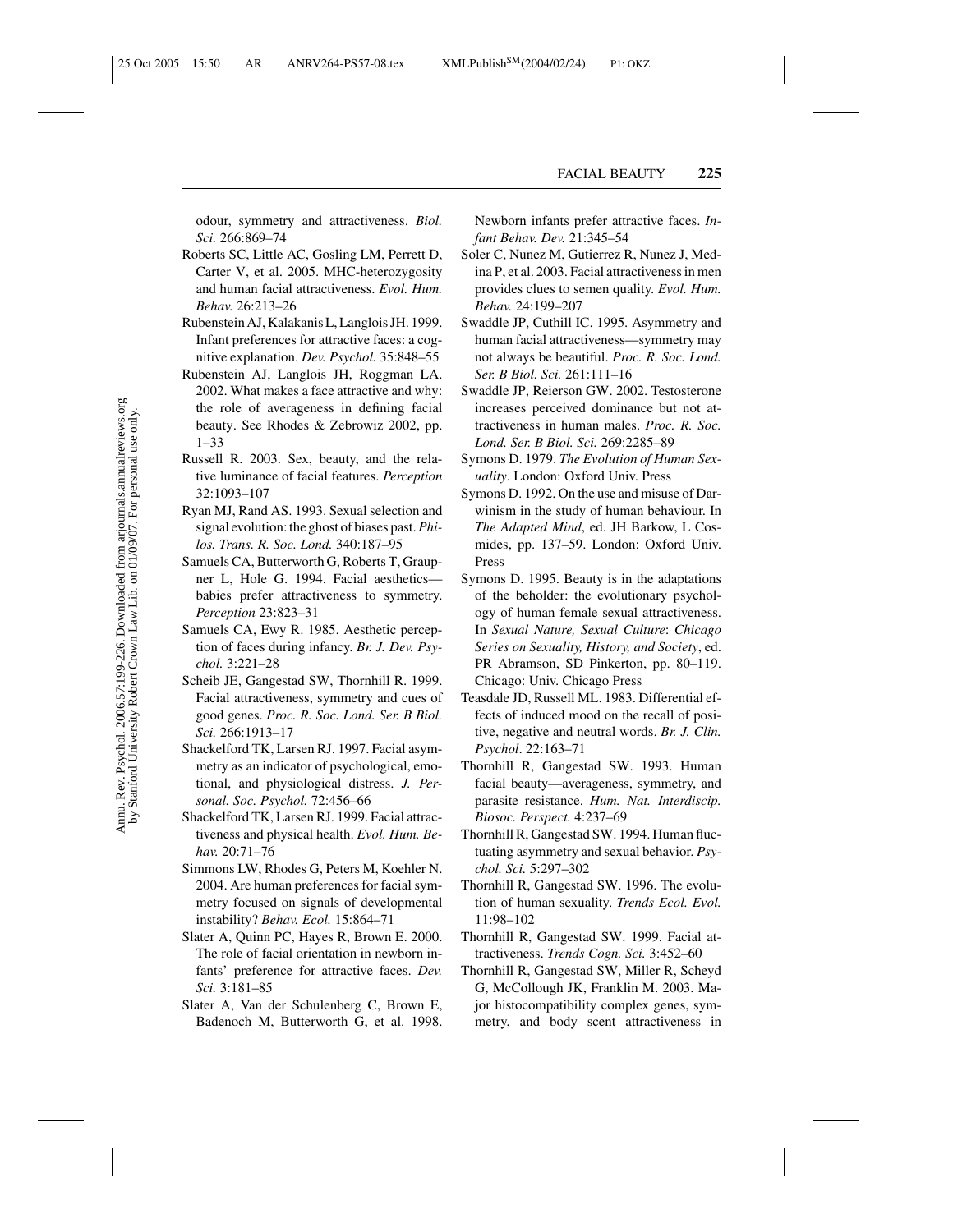men and women. *Behav. Ecol.* 14:668– 78

- Thornhill R, Moller AP. 1997. Developmental stability, disease and medicine. *Biol. Rev. Camb. Philos. Soc.* 72:497–548
- Tomkins JL, Simmons LW. 2003. Fluctuating asymmetry and sexual selection: paradigm shifts, publication bias and observer expectation. In *Developmental Instability: Causes and Consequences*, ed. M Polak, pp. 231–61. New York: Oxford Univ. Press
- Tomkinson GR, Olds TS. 2000. Physiological correlates of bilateral symmetry in humans. *Int. J. Sports Med.* 21:545–50
- Valentine T, Darling S, Donnelly M. 2004. Why are average faces attractive? The effect of view and averageness on the attractiveness of female faces. *Psychon. Bull. Rev.* 11:482– 87
- Vokey JR, Read J. 1992. Familiarity, memorability, and the effect of typicality on the recognition of faces. *Mem. Cogn.* 20:291– 302
- Watson PM, Thornhill R. 1994. Fluctuating asymmetry and sexual selection. *Trends Ecol. Evol.* 9:21–25
- Weary DM, Guilford TC, Weisman RG. 1993. A product of discriminative learning may lead to female preferences for elaborate males. *Evolution* 47:333–36

Wedekind C. 1992. Detailed information about

parasites revealed by sexual ornamentation. *Proc. R. Soc. Lond. Ser. B Biol. Sci.* 247:169– 74

- Williams GC. 1966. *Adaptation and Natural Selection: A Critique of Some Current Evolutionary Thought*. Princeton, NJ: Princeton Univ. Press
- Winkelman BR, Hagar J, Kraus WE, Merlini P, Keavney B, et al. 2000. Genetics of coronary heart disease: current knowledge and research principles. *Am. Heart J.* 140:S11–26
- Zahavi A. 1975. Mate selection—a selection for handicap. *J. Theor. Biol*. 53:205–14
- Zajonc RB. 1968. Attitudinal effects of mere exposure. *J. Personal. Soc. Psychol. Monogr. Suppl.* 9:1–27
- Zebrowitz LA, Olson K, Hoffman K. 1993. Stability of babyfacedness and attractiveness across the life span. *J. Personal. Soc. Psychol.* 64:453–66
- Zebrowitz LA, Rhodes G. 2004. Sensitivity to "bad genes" and the anomalous face overgeneralization effect: cue validity, cue utilization, and accuracy in judging intelligence and health. *J. Nonverbal Behav.* 28:167– 85
- Zebrowitz LA, Voinescu L, Collins MA. 1996. "Wide-eyed" and "crooked-faced": determinants of perceived and real honesty across the life span. *Personal. Soc. Psychol. Bull.* 22: 1258–69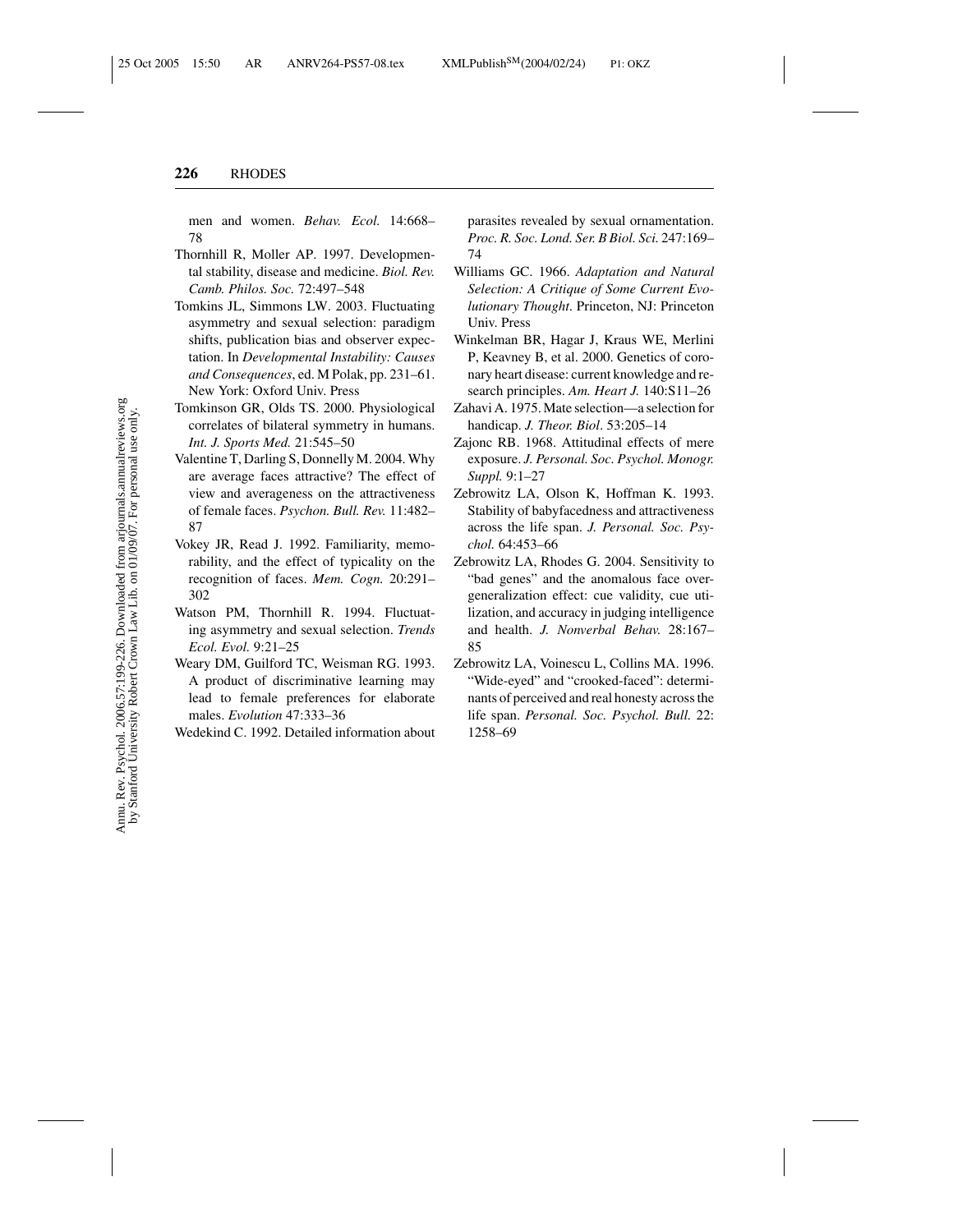# **CONTENTS**

| Frontispiece-Herbert C. Kelman                                                                                                                      | XV <sub>i</sub> |
|-----------------------------------------------------------------------------------------------------------------------------------------------------|-----------------|
| <b>PREFATORY</b>                                                                                                                                    |                 |
| Interests, Relationships, Identities: Three Central Issues for Individuals and<br>Groups in Negotiating Their Social Environment, Herbert C. Kelman | 1               |
| <b>BRAIN MECHANISMS AND BEHAVIOR: EMOTION AND MOTIVATION</b>                                                                                        |                 |
| Emotion and Cognition: Insights from Studies of the Human Amygdala,<br>Elizabeth A. Phelps                                                          | 27              |
| <b>STRESS AND NEUROENDOCRINOLOGY</b>                                                                                                                |                 |
| Stressful Experience and Learning Across the Lifespan, Tracey J. Shors                                                                              | 55              |
| <b>REWARD AND ADDICTION</b>                                                                                                                         |                 |
| Behavioral Theories and the Neurophysiology of Reward, Wolfram Schultz                                                                              | 87              |
| <b>GENETICS OF BEHAVIOR</b>                                                                                                                         |                 |
| Genetics of Affective and Anxiety Disorders,<br>E.D. Leonardo and René Hen                                                                          | 117             |
| <b>SLEEP</b>                                                                                                                                        |                 |
| Sleep, Memory, and Plasticity, Matthew P. Walker and Robert Stickgold                                                                               | 139             |
| COMPARATIVE PSYCHOLOGY, ETHOLOGY, AND EVOLUTION                                                                                                     |                 |
| Neuroecology, David F. Sherry                                                                                                                       | 167             |
| <b>EVOLUTIONARY PSYCHOLOGY</b>                                                                                                                      |                 |
| The Evolutionary Psychology of Facial Beauty, Gillian Rhodes                                                                                        | 199             |
| <b>LANGUAGE AND COMMUNICATION</b>                                                                                                                   |                 |
| Explanation and Understanding, Frank C. Keil                                                                                                        | 227             |
| <b>ADOLESCENCE</b>                                                                                                                                  |                 |
| Adolescent Development in Interpersonal and Societal Contexts,<br>Judith G. Smetana, Nicole Campione-Barr, and Aaron Metzger                        | 255             |
| <b>INDIVIDUAL TREATMENT</b>                                                                                                                         |                 |
| Enduring Effects for Cognitive Therapy in the Treatment of Depression<br>and Anxiety, Steven D. Hollon, Michael O. Stewart, and Daniel Strunk       | 285             |
|                                                                                                                                                     | vii             |